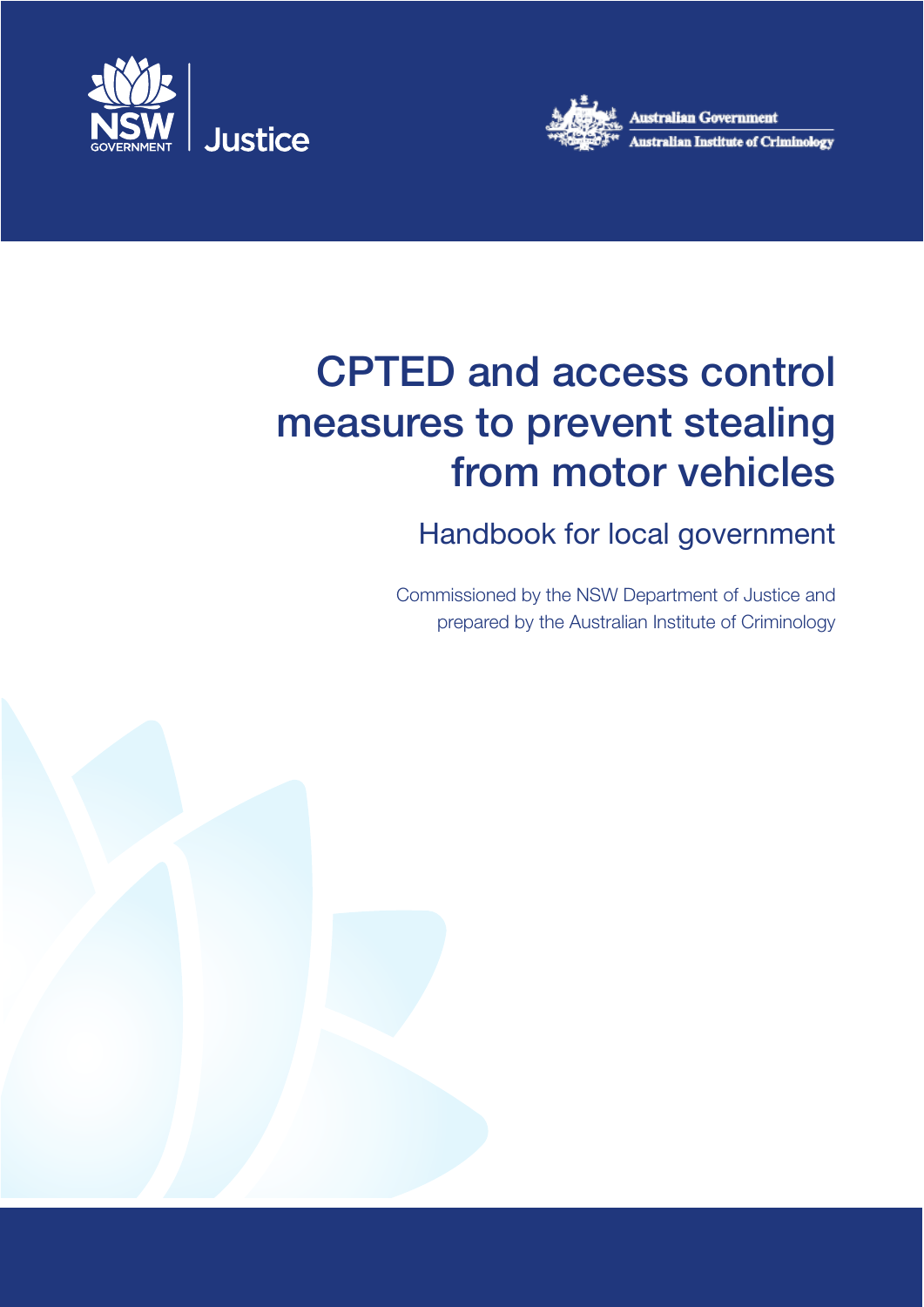## **Contents**

|     | Key findings from a review of lighting and other improvements to prevent stealing from |
|-----|----------------------------------------------------------------------------------------|
| 1.1 |                                                                                        |
| 1.2 | Understanding the nature of the local stealing from vehicles problem and its causes 9  |
| 1.3 |                                                                                        |
| 1.4 |                                                                                        |
| 1.5 | Project costing framework for a strategy involving CPTED and access                    |
|     |                                                                                        |
| 2.1 |                                                                                        |
| 2.2 |                                                                                        |
|     |                                                                                        |
| 3.1 |                                                                                        |
| 3.2 |                                                                                        |
| 3.3 |                                                                                        |
| 3.4 |                                                                                        |
| 3.5 |                                                                                        |
|     |                                                                                        |
|     |                                                                                        |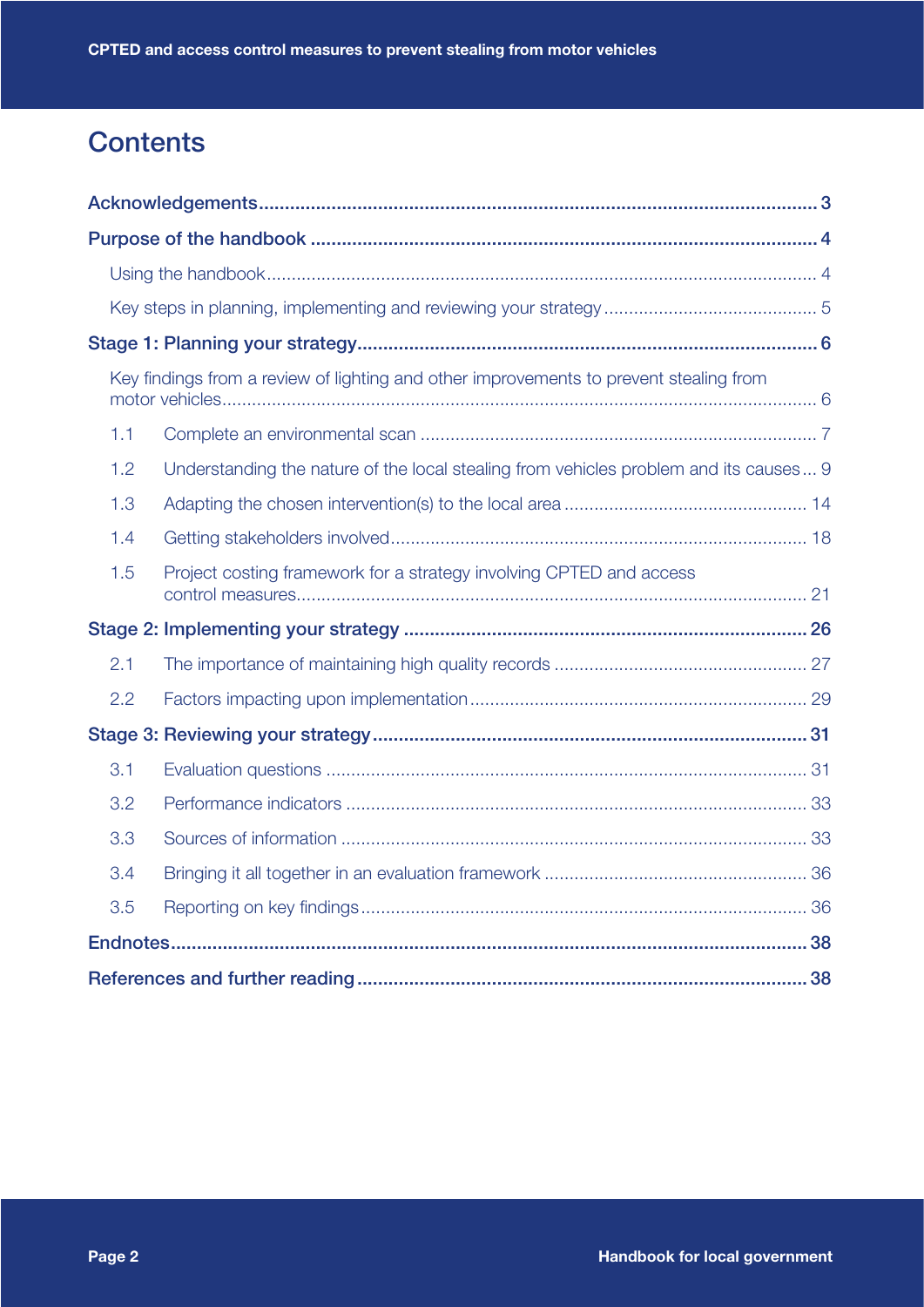## Acknowledgements

This handbook was commissioned by the New South Wales Department of Justice and prepared by the Australian Institute of Criminology in 2012.

The authors of this handbook are Anthony Morgan, Hayley Boxall and Jessica Anderson. The authors gratefully acknowledge the contribution of Joanne Baker and Emma Worthington from the New South Wales Department of Justice for their valuable input and feedback.

© Crown in right of the State of New South Wales (Department of Attorney General and Justice).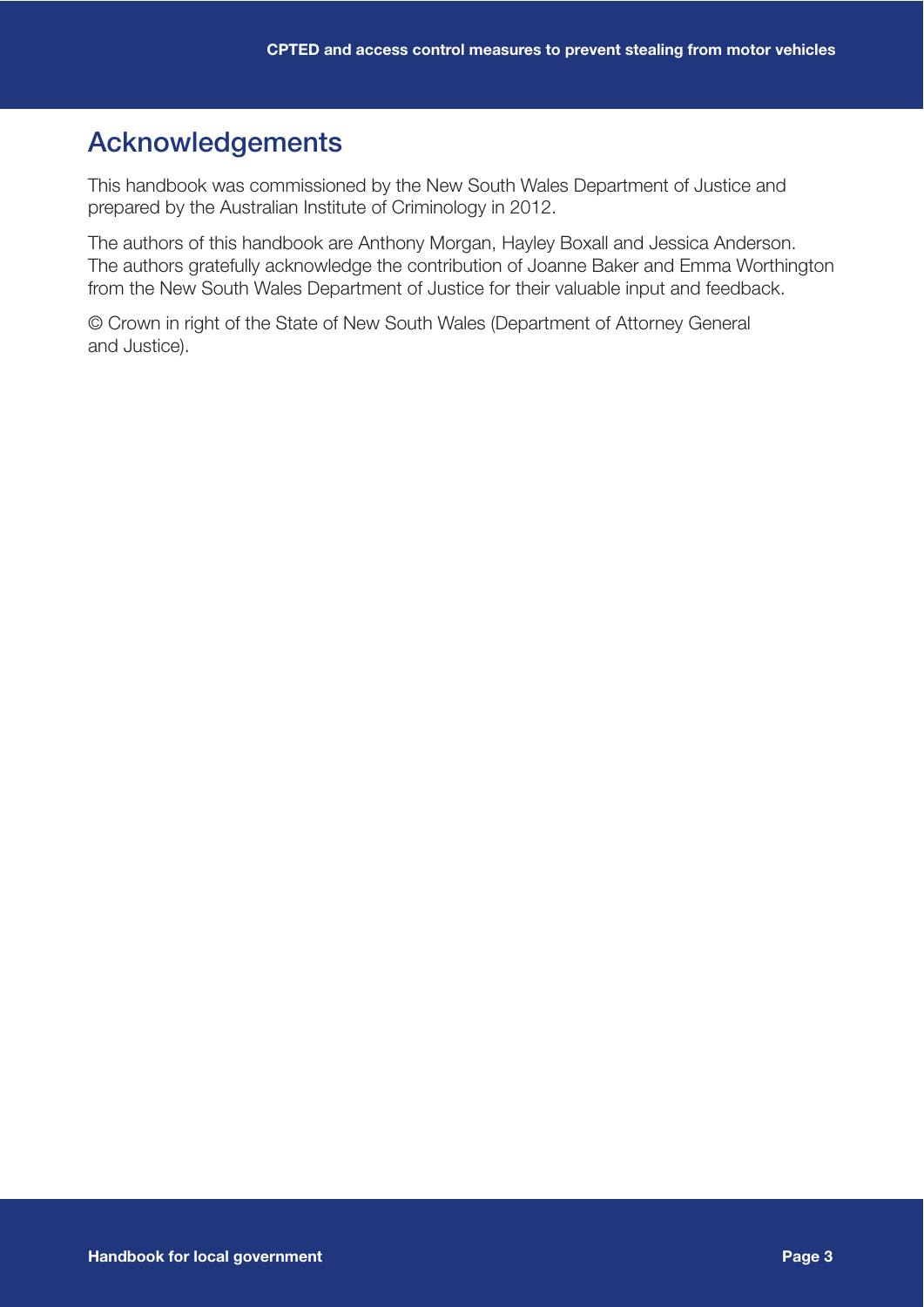## Purpose of the handbook

This handbook forms part of a series of guides to support local governments in New South Wales to implement evidence-based crime prevention strategies supported by the Department of Justice (DJ) Crime Prevention Programs (CPP). This handbook has been developed to help guide you through the various stages of planning, implementing and evaluating a strategy involving crime prevention through environmental design (CPTED) and access control measures to reduce stealing from motor vehicles in your local government area.

#### Using the handbook

The handbook provides an overview of the key steps that are involved in delivering a strategy involving CPTED and access control measures that aims to reduce stealing from motor vehicle offences. These steps are classified under the following three stages:

- Stage 1: Planning
- Stage 2: Implementation, and
- Stage 3: Review.

These steps do not necessarily need to be undertaken in order. You may undertake some steps concurrently, or you may need to go back and revisit earlier steps. However, it is vital that some steps be undertaken early on in the project, such as consulting stakeholders and planning for evaluation.

The successful implementation of a strategy to prevent stealing from motor vehicles will often be heavily influenced by the characteristics of the local community and the local crime problem. This needs to be considered throughout the project.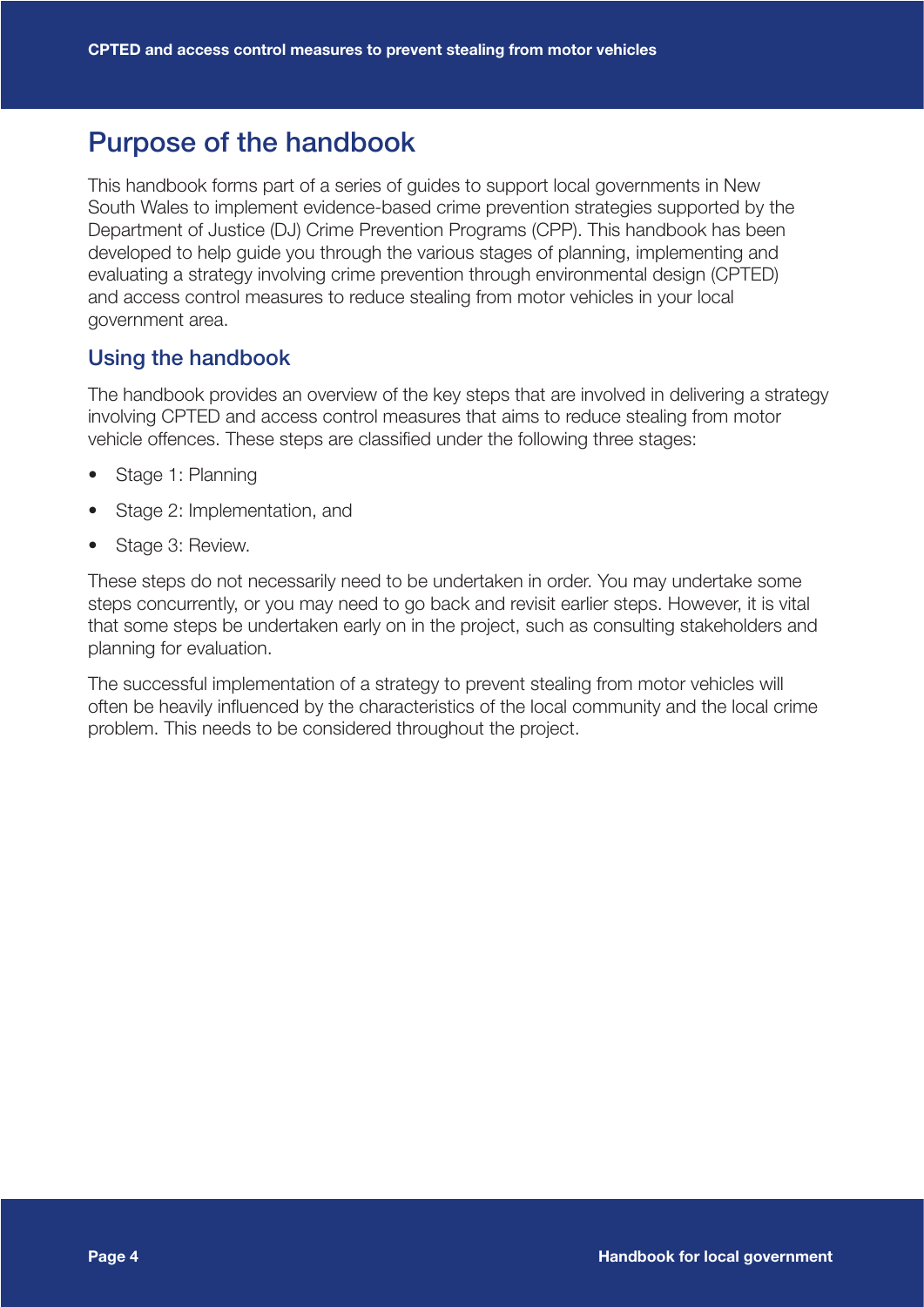## Key steps in planning, implementing and reviewing your strategy

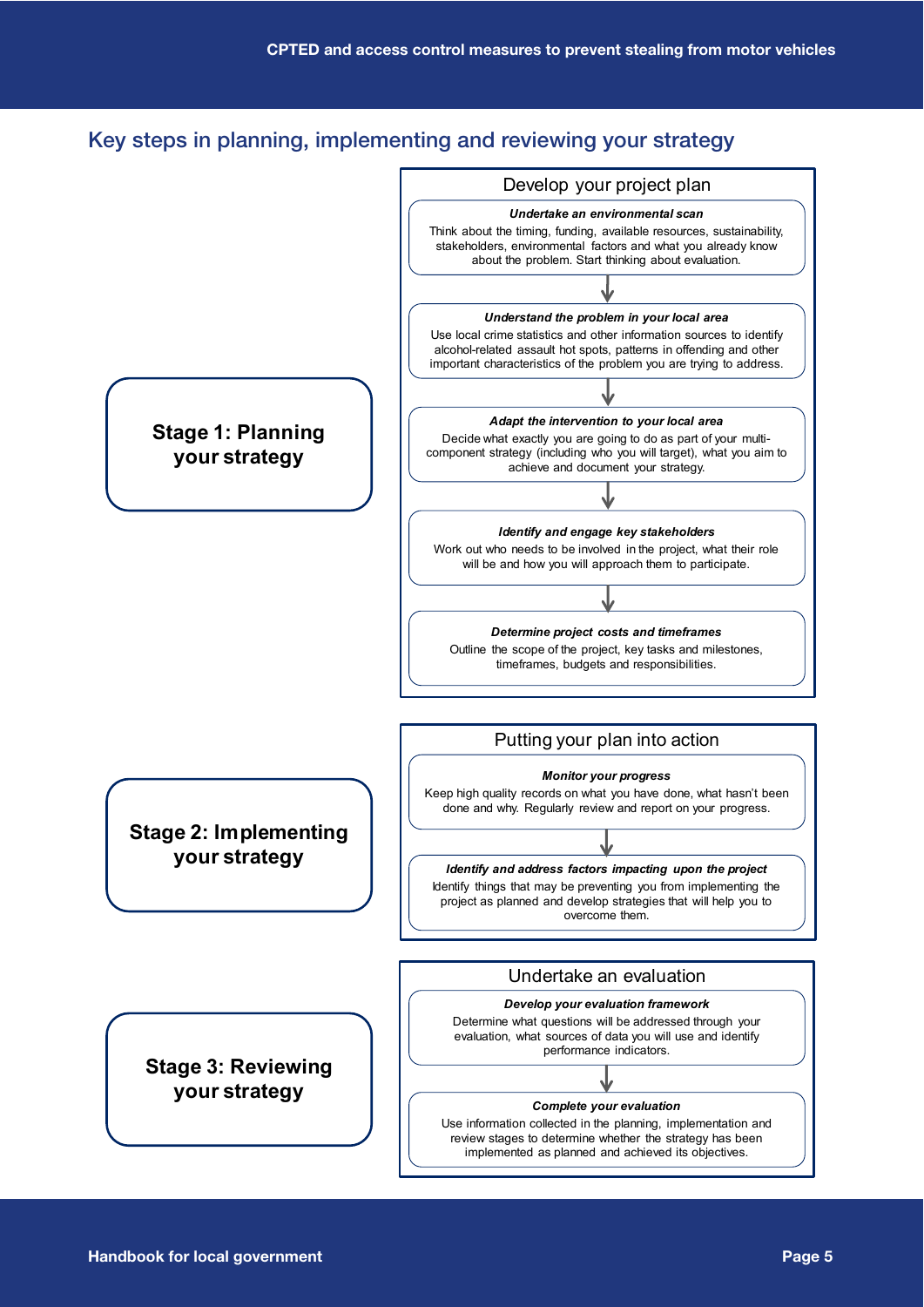## Stage 1: Planning your strategy

The best available evidence suggests that strategies involving CPTED and access control measures can be used to prevent stealing from motor vehicles. The evidence also suggests that strategies involving CPTED and access control measures will be most effective in areas that experience high levels of stealing from motor vehicle offences, identified through local crime statistics or concerns raised by the community. You should only be considering this type of strategy if your local government area (or areas within your local government area) experiences high levels of stealing from motor vehicles. This may be determined on the basis of recorded crime statistics available from the NSW Bureau of Crime Statistics and Research or on the basis of consultation with the local community. Recorded crime statistics should show that your local government area has a high number of incidents, a high rate of incidents per 100,000 population and a low ranking compared with other local government areas in the state. However, this is not the end of the planning process.

#### Key findings from a review of lighting and other improvements to prevent stealing from motor vehicles

- Improving lighting to prevent stealing from motor vehicles involves the installation and/ or upgrade of lighting in open air car parks, multi-storey parking facilities and streets in commercial and residential areas identified as experiencing high rates of theft from vehicles during night-time hours.
- This can include increasing the number of lights in a car parking area or along an adjoining pedestrian route, relocating lights to minimise 'dark spots', lengthening time periods within which lighting is turned on, installing brighter lights and installing vandalism-proof lights and lamp posts.
- A number of studies have shown that the installation and/or improvement of lighting can contribute to a reduction in stealing from motor vehicle offences, particularly where it is introduced as part of multifaceted strategy.
- Lighting and other improvements are particularly effective in open air car parks and multi-storey parking facilities because they are confined spaces with defined perimeters, are typically flat, free of internal structures and easily surveyable by users, and there is guaranteed pedestrian movement as people drop off and return to their cars on a regular (and often predictable) basis.
- Lighting, combined with other improvements, is most effective when implemented in areas where the previous lighting conditions were poor and the resulting improvement in visibility and natural surveillance is substantial.
- Given the focus is on improving visibility at night, this particular strategy needs to be targeted at areas with a high rate of offending during night-time hours. There is some evidence that where lighting is part of a strategy that contributes to an improvement in the overall appearance of public space, it may help to promote community ownership and result in a reduction in offences committed during the day.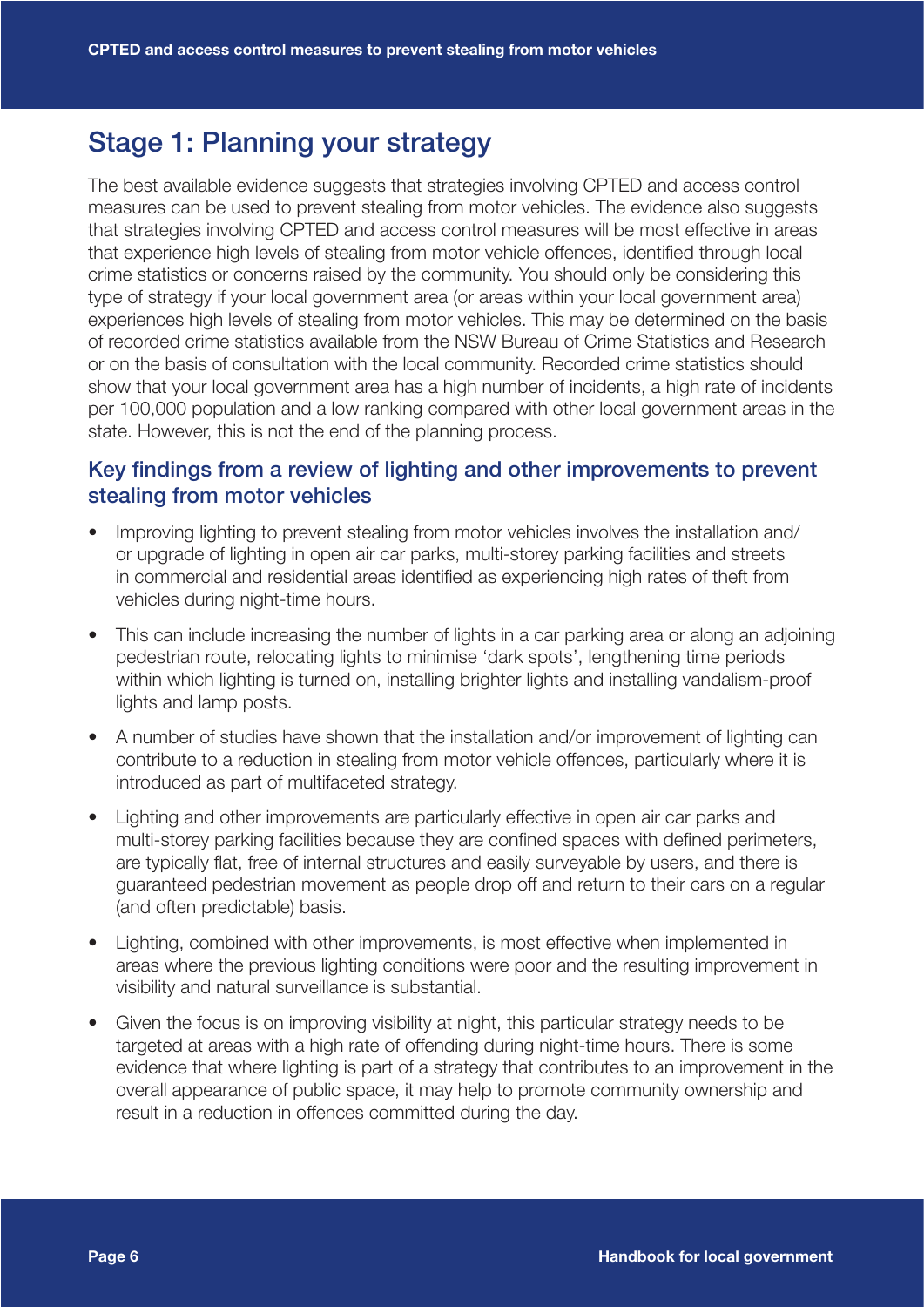- Strategies appear to work most effectively when they are targeted at parking areas based on accurate data about the characteristics of the problem, including recorded crime data and information from the owners or managers of open air car parks and multi-storey parking facilities, car park users and the wider community.
- Appropriate mechanisms are required to engage with key stakeholders (including car park owners, managers, users and the wider community) to ensure they are involved in and supportive of the intervention.
- The placement and type of lighting used is important. Lighting improvements should be designed and installed by professionals who understand lighting design, technology and alternatives, including issues relating to long-term maintenance and sustainability.

#### 1.1 Complete an environmental scan

When planning any crime prevention strategy, you need to consider the capacity and resources available in your local community, as well as the circumstances in which the strategy will be delivered.

This requires that you undertake an environmental scan of your local area. Table 1 outlines some important considerations when planning a strategy for your local area, why they are important, and what you can do to address them.

These issues also need to be monitored throughout the life of your strategy, so take note of how you address them now and how you might monitor them over time.

| Consideration | Questions to ask and why<br>these are important                                                                                                                                                                                                                                                                                                                                                                                                                                                                     | Possible ways to address this                                                                                                                                                                                                                                                                                                                                                                                                                                                                                                                                                                                     |
|---------------|---------------------------------------------------------------------------------------------------------------------------------------------------------------------------------------------------------------------------------------------------------------------------------------------------------------------------------------------------------------------------------------------------------------------------------------------------------------------------------------------------------------------|-------------------------------------------------------------------------------------------------------------------------------------------------------------------------------------------------------------------------------------------------------------------------------------------------------------------------------------------------------------------------------------------------------------------------------------------------------------------------------------------------------------------------------------------------------------------------------------------------------------------|
| Timing        | AAre there deadlines to deliver on? What is<br>feasible within this timeframe?<br>Does it clash with any other crime<br>prevention or community activities that<br>could influence results? How long will it<br>take to implement? This will depend on<br>the size of the target area, how many car<br>parking areas will be targeted, the CPTED<br>and access control measures required,<br>how willing key stakeholders are to get<br>involved and the availability of qualified<br>installers and key personnel. | Be clear on deadlines and commitments<br>under grant funding, particularly if progress<br>reports and other deliverables are required<br>by CPP or other areas within council.<br>Also take note of what is being<br>implemented in the community and timing<br>of local events so that you can assess if<br>this will have any effect on project delivery.<br>Use other similar projects as a guide and<br>ask professionals for their advice on how<br>long things like the installation of security<br>will take.<br>Align your strategy with any future plans for<br>upgrades or improvement, where possible. |
| Funding       | Are the funds available under the grant?<br>How much 'in kind' funding can you<br>provide?<br>Can you afford to do what you propose?<br>If not, you might be left with a budget<br>deficit and disappointed stakeholders.                                                                                                                                                                                                                                                                                           | Identify what you are planning to do and<br>the resources they involve and estimate<br>costs.<br>See the relevant costing framework for<br>project costs.                                                                                                                                                                                                                                                                                                                                                                                                                                                         |

#### Table 1 Important considerations when planning and intervention to prevent stealing from motor vehicles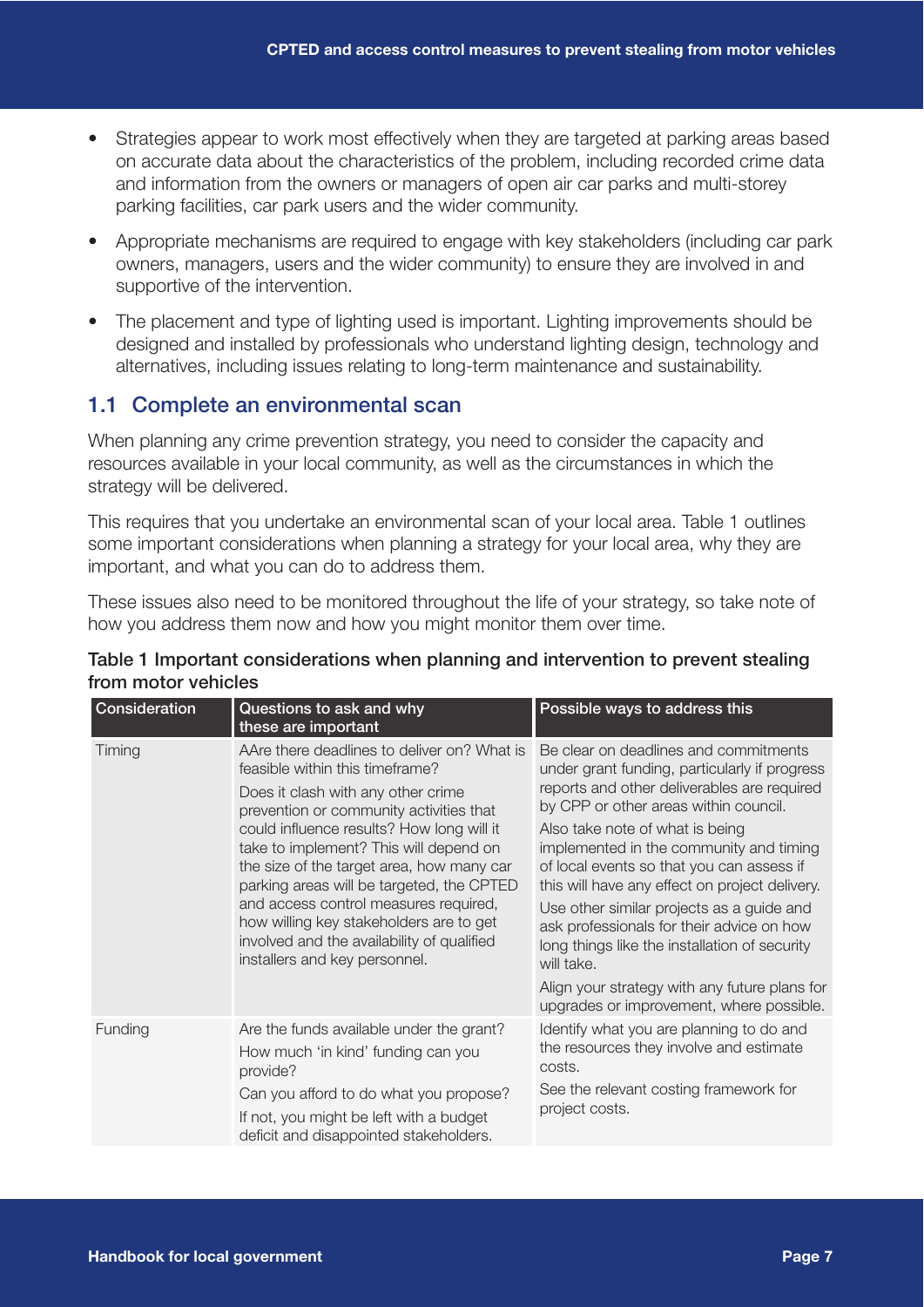| Consideration                      | Questions to ask and why<br>these are important                                                                                                                                                                                                                                                                                  | Possible ways to address this                                                                                                                                                                                                                                                                                                                                                                                                       |
|------------------------------------|----------------------------------------------------------------------------------------------------------------------------------------------------------------------------------------------------------------------------------------------------------------------------------------------------------------------------------|-------------------------------------------------------------------------------------------------------------------------------------------------------------------------------------------------------------------------------------------------------------------------------------------------------------------------------------------------------------------------------------------------------------------------------------|
| Available staff                    | Does the project require any particular<br>expertise (e.g. installing access control<br>measures may require qualified<br>professionals)?<br>Are suitable people available to oversee<br>the project?                                                                                                                            | Scan services in your local area and find<br>out what/who is available and/or what is<br>required to get the appropriate workers or<br>technicians.                                                                                                                                                                                                                                                                                 |
| Sustainability                     | Do you have access to ongoing funds?<br>Will you be able to sustain the level of<br>staffing for the project? Does the project<br>need only 'one off' resourcing (e.g.<br>installing perimeter fencing), or continuous<br>investment (e.g. ongoing employment of<br>parking attendants, cutting back trees<br>$etc$ ?            | Develop an exit strategy if necessary.<br>Only choose an intervention that can be<br>supported by local resources and available<br>funding.                                                                                                                                                                                                                                                                                         |
| Stakeholders                       | Does the project require support of<br>certain individuals or organisations (e.g.<br>car park owners)? Can they contribute<br>any resources? How will you get them to<br>participate?                                                                                                                                            | When developing the project, consult<br>identified stakeholders and find out if there<br>is anyone else who should be involved in<br>the planning. Find out whether they are<br>supportive and if they have any concerns.                                                                                                                                                                                                           |
|                                    | If the project directly involves engaging the<br>community to help develop or implement<br>the strategy, how are you going to get<br>them to participate?<br>If you do not have the stakeholders you<br>need on board, you might not be able to<br>implement the strategy properly.                                              | If the project requires community<br>involvement, make sure they are aware<br>of the commitment and what could be<br>realistically achieved by adopting the<br>measures.<br>It is important to have police involvement<br>from the outset. They can provide<br>information on local stealing from motor<br>vehicle offences and can assist with<br>helping to determine where CPTED and<br>access control measures may be required. |
| Environment                        | Is the environment compatible with your<br>proposed strategy?<br>You might encounter difficulties if most<br>steal from motor vehicle offences occur in<br>areas where CPTED and access control<br>measures are not feasible.                                                                                                    | Become familiar with any limitations locally,<br>scope out where you are planning the<br>intervention and see if you can identify any<br>potential problems.                                                                                                                                                                                                                                                                        |
| Type of offences<br>being targeted | What do you actually know about the<br>problem? Is the problem in one hotspot or<br>is more broadly distributed? What are the<br>key characteristics of offences, offenders<br>and victims?<br>Is the problem only a temporary spike that<br>may correct itself when circumstances<br>change, or is it a more long-term problem? | Review crime statistics for steal from motor<br>vehicle offences over time. Ask police or<br>other relevant local agencies to find out if<br>an increase in stealing from motor vehicles<br>can be explained by any temporary factors.<br>Refer to the relevant section in this<br>handbook for additional guidance on<br>analysing the local problem.                                                                              |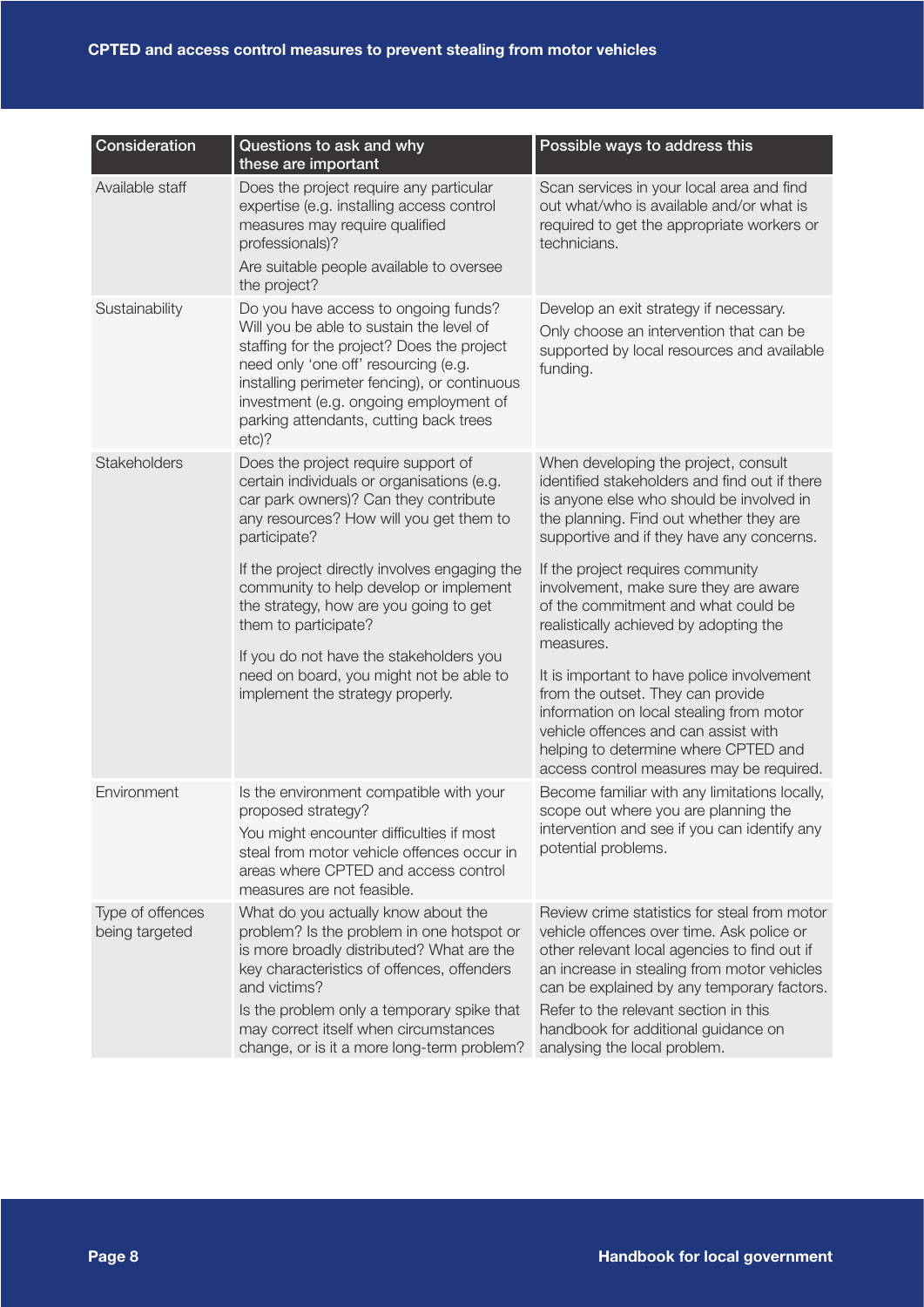| <b>Consideration</b>         | Questions to ask and why<br>these are important                                                                                                                                                                                                      | Possible ways to address this                                                                                                                                                                                                         |
|------------------------------|------------------------------------------------------------------------------------------------------------------------------------------------------------------------------------------------------------------------------------------------------|---------------------------------------------------------------------------------------------------------------------------------------------------------------------------------------------------------------------------------------|
| Monitoring and<br>evaluation | Can you measure results from your<br>project? How will you measure success<br>(e.g. decrease in the number of steal from<br>motor vehicles offences, drop in reported<br>victimisation, etc.)? Can you access the<br>data you need for each measure? | Review available data sources (e.g. crime<br>statistics on stealing from motor vehicle<br>offences) and determine what information<br>would be needed prior to the start of,<br>during and after the project to measure an<br>effect. |
|                              |                                                                                                                                                                                                                                                      | You need to make sure you can measure<br>the effectiveness of the strategy to see<br>if you actually have made a difference to<br>steal from motor vehicle offences.                                                                  |

While you will do most of the work of an evaluation towards the end of the project, it is important to start planning your evaluation while you are developing your strategy. Start thinking about documenting your project and what information you might need to determine whether the strategy has been implemented as planned and how effective the project has been. The quality of your evaluation will depend on how well you are able to collect, analyse and report on the information outlined in this handbook. More information on monitoring and evaluating your strategy is documented in *Stage 3: Reviewing your strategy*.

### 1.2 Understanding the nature of the local stealing from vehicles problem and its causes

It is important to understand the precise nature of the local problem so that you can effectively target your response. This requires a systematic analysis of your crime problem, the causes and risk factors. High-risk parking areas (based on local crime data and previous victimisation), factors that contribute to this high risk and characteristics of offences committed in these areas can then be identified to inform your response. The best way to do this is to gather as much information as you can on the problem from a variety of sources.

#### *Review research into the causes of stealing from motor vehicle offences*

The fact sheet identified long opening hours, being an open air car park (as opposed to closed or multi-storey car park), larger facilities, commuter car parks (rather than short-term parking), the lack of pedestrian movement and poor perimeter security as important risk factors for stealing from motor vehicle offences. Along with the information contained within the fact sheet for this intervention, you may want to read further about the possible causes of and risk factors for stealing from motor vehicle offences. This will help you when it comes to adapting the intervention to your local problem. Use Table 2 to help prompt your thinking on the types of information you should think about documenting.

If you would like to conduct further reading on the prevention of this crime type, refer to the references at the end of this handbook. You can also refer to the BOCSAR website www. lawlink.nsw.gov.au/bocsar and the AIC website www.aic.gov.au. They have a range of resources on vehicle-related crime that can be downloaded for free, as well as links to other useful websites.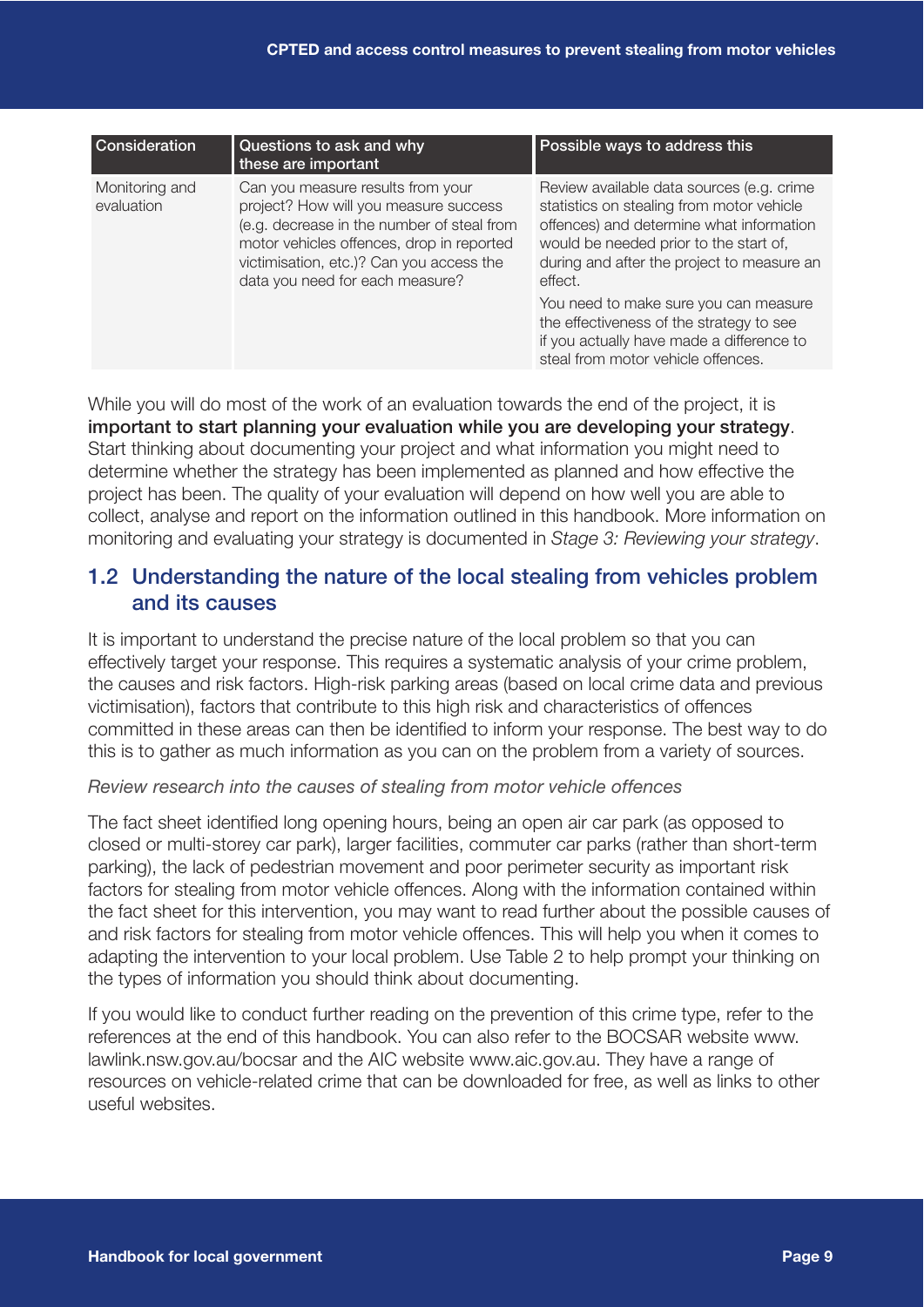#### *Gather local statistics and knowledge to analyse the local problem*

Collect information from a range of sources to develop a better understanding of stealing from motor vehicle offences in your local area. Consider both qualitative and quantitative data sources of information. Quantitative data (e.g. recorded crime and arrest data) provide useful information about the nature and extent of a particular problem or phenomenon. However, qualitative information (such as interviews, reports and consultations with relevant local stakeholders) can be a valuable source for understanding the problem and what local factors may influence the delivery of your project. A combination of both sources of data will provide a more complete picture of the local problem.





Source: NSW Bureau of Crime Statistics and Research

The example in Box 1 demonstrates the value of collecting specific information about stealing from motor vehicle offences in the target location.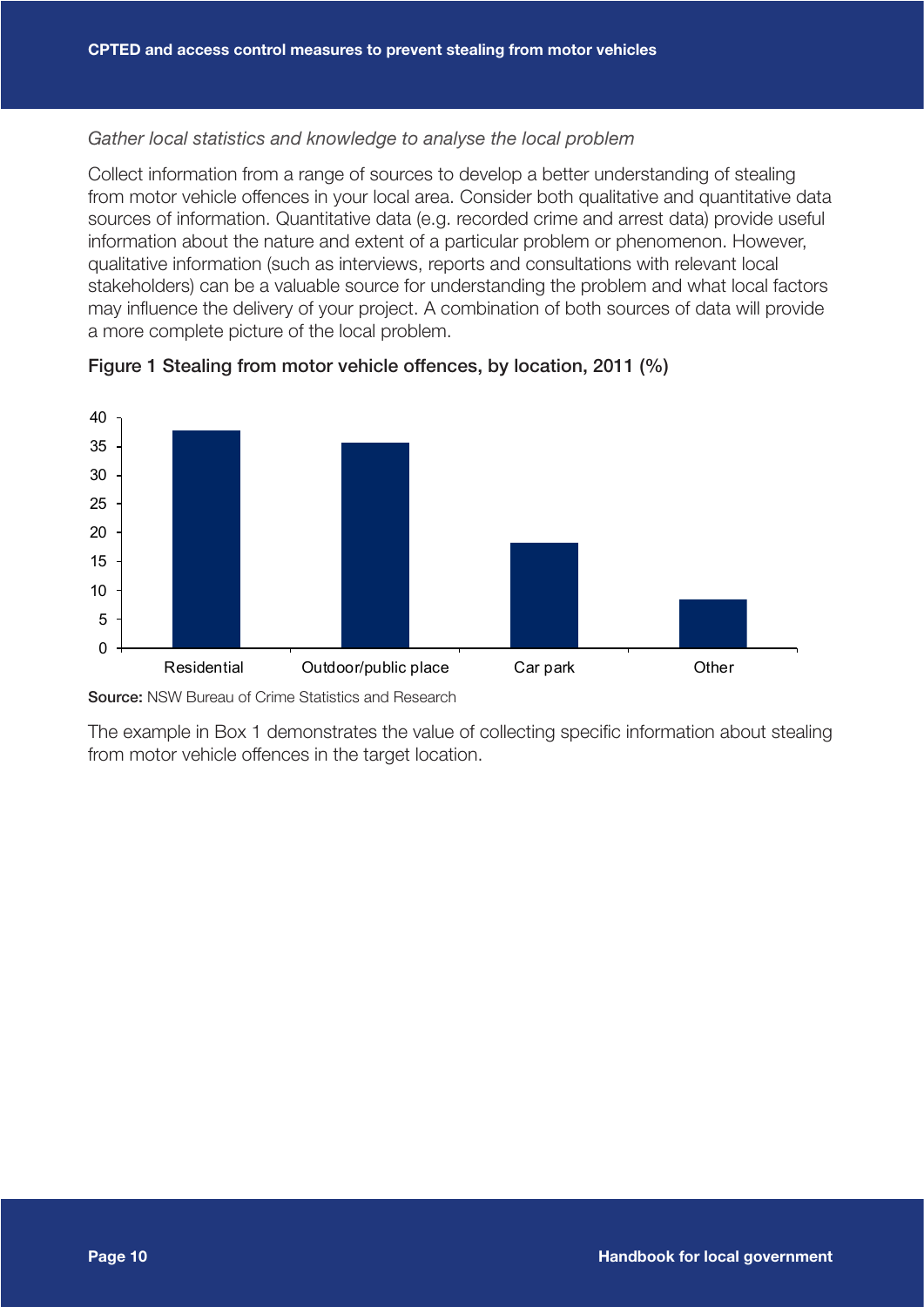#### *Box 1: The importance of understanding the local problem*

A strategy was implemented in a multi-storey 'pay and display' car park that was attracting high levels of car crime and vandalism. Importantly, the design of this strategy was based on information provided by the local police that suggested that bored local youths were committing the majority of stealing from motor vehicle offences in the car park. In response to this information, a number of interventions were implemented, including the installation of hardwearing mesh in the gaps above the ground level floor and fitting a self-closing steel door on the pedestrian exit. In addition, the lighting around the facility's main entrance and pedestrian exit was upgraded, and an office was constructed next to the main entrance. The office was eventually leased to a taxi company that operated from the car park and overlooked parked vehicles.

An evaluation of the strategy found that although crime in the car park decreased by approximately 50 percent during the two year post-intervention period, it only had a minor impact on stealing from motor vehicles. The evaluators suggested that the scheme may have failed to address theft from motor vehicle offending because it was targeting the wrong offender group. They suggested that the majority of stealing from motor vehicle offences were not being committed by bored local youths, but by legitimate users of the car park who were tempted by opportunity and individuals who used their vehicle to access the facility for the specific purpose of committing an offence. As such, restricting unauthorised access to the facility and improving natural surveillance opportunities was unlikely to have had a strong deterrent effect.

There is a range of data that might be available or could be collected to help you better understand your local problem and develop a targeted response:

- BOCSAR have a large amount of recorded crime data on their website for all NSW local government areas and is a valuable source of information about stealing from motor vehicle offence trends and temporal patterns (i.e. by location, month, day of week and time of day). Additional data may also be available upon request. Figure 1 is an example of the type of information that is available from BOCSAR. It shows that stealing from motor vehicle offences are most commonly committed in residential areas (37%), closely followed by public places (35%) and car parks (20%).
- BOCSAR also provides a range of hotspot maps online, which provide a visual representation of the locations within each local government area with the highest concentration of recorded offences.
- Recorded crime data might also be available direct from your local police on the locations of and circumstances surrounding recent offences, common targets for offenders, the types of vehicles that are targeted and the types of property that is stolen. Unfortunately data on offenders apprehended by police is likely to be difficult to access due to the low detection rate for offenders.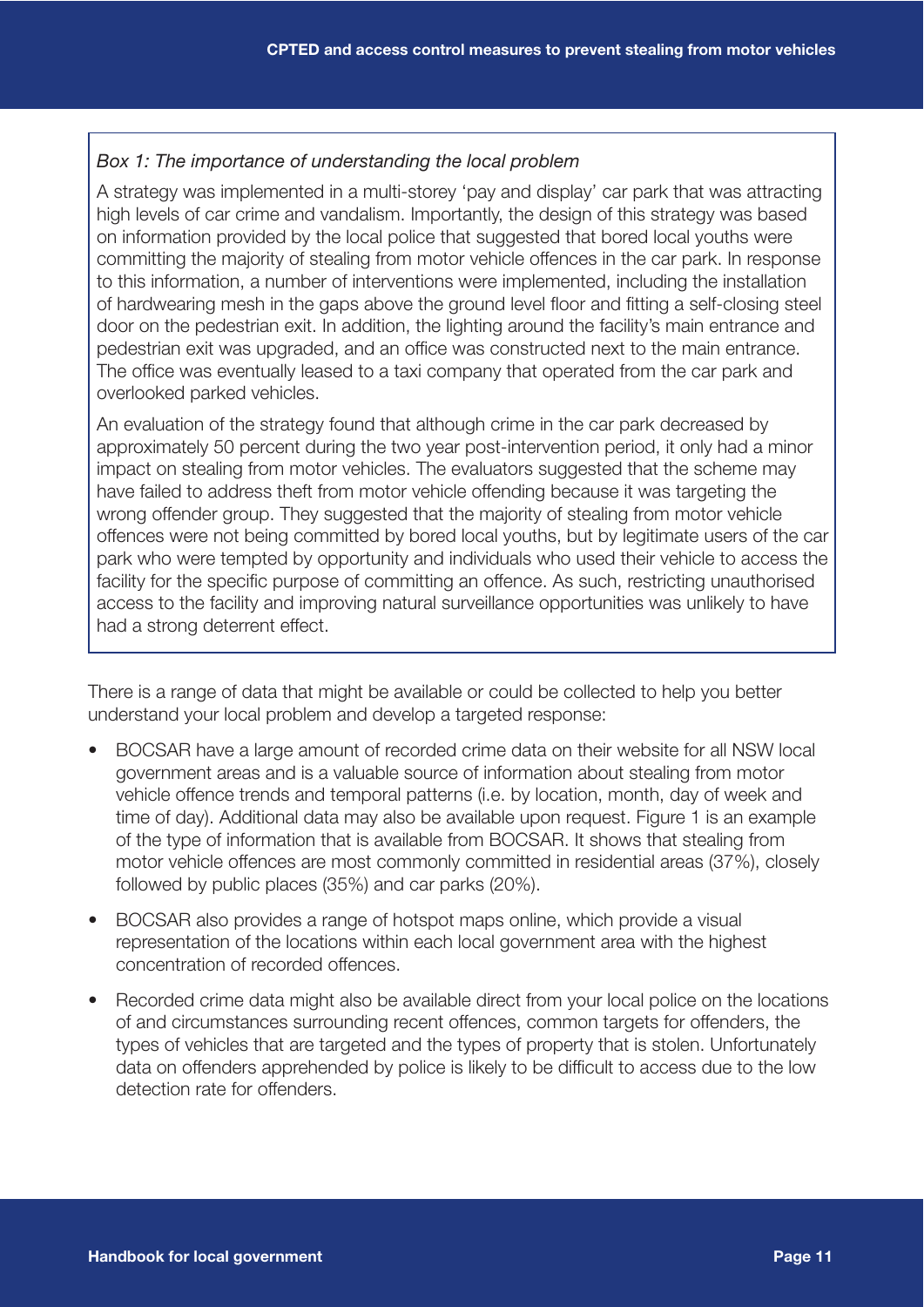- Surveys or interviews with victims of stealing from motor vehicle offences, although potentially difficult to undertake, can provide useful information about resident's experiences, risk factors and the types of measures that these car owners either had in place or have since installed.
- Surveys of the wider community will enable you to assess the degree of concern among residents about the prevalence of stealing from motor vehicle offences in their neighbourhood, perceptions of safety and the level of support for different types of prevention strategies.
- Consultation with relevant local stakeholders can provide useful information about their experience and understanding of stealing from motor vehicle offending in the community. For example, police might be able to provide additional information about stealing from motor vehicle offences that might not be readily available through administrative data, based on their experiences of responding to victims and targeting offenders. Private car park owners and security providers might be able to tell you about the types of security measures that have been implemented in privately owned car parks. Neighbourhood Watch groups and other community groups may be able to provide information on local initiatives trialled in the past.

Use Table 2 to prompt your thinking on the type of information that you might need to help you identify and understand the characteristics of the stealing from motor vehicle problem in your local area.

|                                                                                                                                     | What is known? | Data source(s) |
|-------------------------------------------------------------------------------------------------------------------------------------|----------------|----------------|
| How many offences?                                                                                                                  |                |                |
| Have there been any notable<br>trends over time?                                                                                    |                |                |
| Are there certain times of the day<br>that offences are more common<br>(e.g. during night time or day<br>time hours)?               |                |                |
| Is there a particular day of the<br>week that most offences occur<br>(e.g. weekdays or weekends)?                                   |                |                |
| Is there a seasonal pattern or<br>certain peak times of the year?                                                                   |                |                |
| Are there identifiable hotspots (e.g.<br>suburbs, streets, car parks, areas<br>within a car park, etc.)?                            |                |                |
| What other crimes are being<br>reported in the areas with high<br>rates of stealing from motor<br>vehicle offences?                 |                |                |
| Are there certain areas that have<br>limited pedestrian or vehicle traffic<br>(i.e. limited natural surveillance<br>opportunities)? |                |                |

#### Table 2 Understanding the local stealing from motor vehicles problem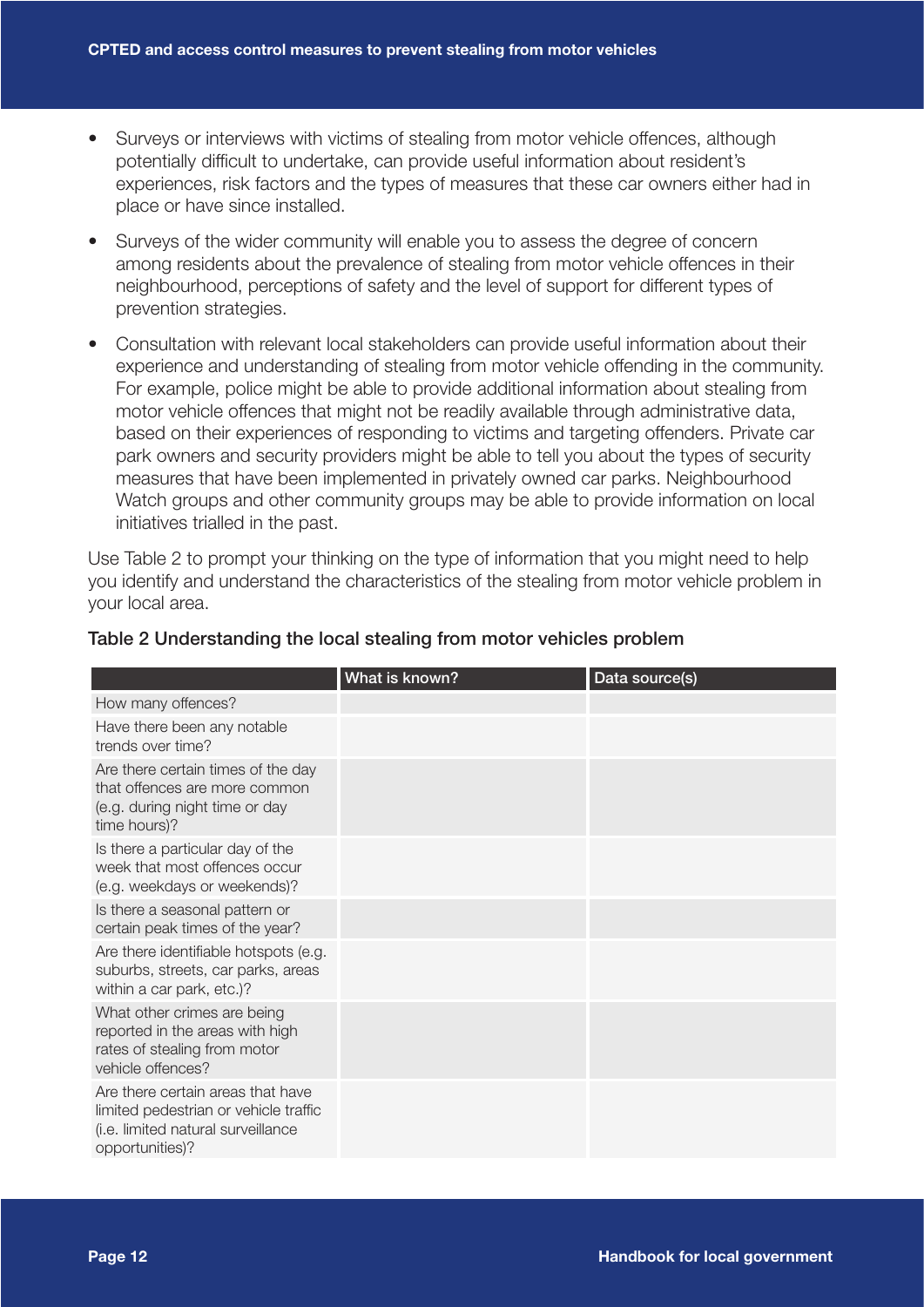|                                                                                                                                                                     | What is known? | Data source(s) |
|---------------------------------------------------------------------------------------------------------------------------------------------------------------------|----------------|----------------|
| What access control measures<br>are currently in place (e.g. parking<br>attendants, perimeter fencing,<br>security gates, etc.)?                                    |                |                |
| Who uses this car parking area<br>(e.g. residents, commuters,<br>students, etc.)? How well used<br>is it?                                                           |                |                |
| What other crimes are being<br>reported in the areas with high<br>rates of stealing from motor vehicle<br>offences?                                                 |                |                |
| What are the main characteristics<br>of vehicles targeted and property<br>stolen?                                                                                   |                |                |
| How are offenders gaining access<br>to the area and to the vehicles?<br>Are valuables being left exposed<br>in vehicles?                                            |                |                |
| What is known about the offenders,<br>if anything (e.g. age, gender,<br>motives, etc.)?                                                                             |                |                |
| What factors (besides poor access<br>control and natural surveillance<br>opportunities) might be contributing<br>to the high crime rate in identified<br>hot spots? |                |                |
| Any other factors?                                                                                                                                                  |                |                |

Source: Adapted from Anderson 2010.

You need to be aware of the limitations of the data sources you use. Police crime statistics, for example, only include those offences that are reported to police. Many steal from motor vehicle offences do not get reported to police. Table 3 outlines a number of things to consider when using different datasets. It can be useful to talk to people who are familiar with the data or the local area to help you interpret any patterns and understand the data in the wider context.

#### Table 3 Considerations when using different data sources/statistics

| <b>Consideration</b> | What this can affect                                                                                                                                                                                                                                                                    |
|----------------------|-----------------------------------------------------------------------------------------------------------------------------------------------------------------------------------------------------------------------------------------------------------------------------------------|
| Time periods         | If different datasets cover different time periods they may not be<br>comparable. In addition, you need to ensure that the data you are<br>using is relevant and covers the time periods you require to analyse<br>the problem.                                                         |
| Missing data         | Missing data within a dataset can influence results. This may happen<br>when not all the information needed is entered into the system, or<br>it could be that the information is not known. For example, many<br>offenders are not detected and so data on offenders is often missing. |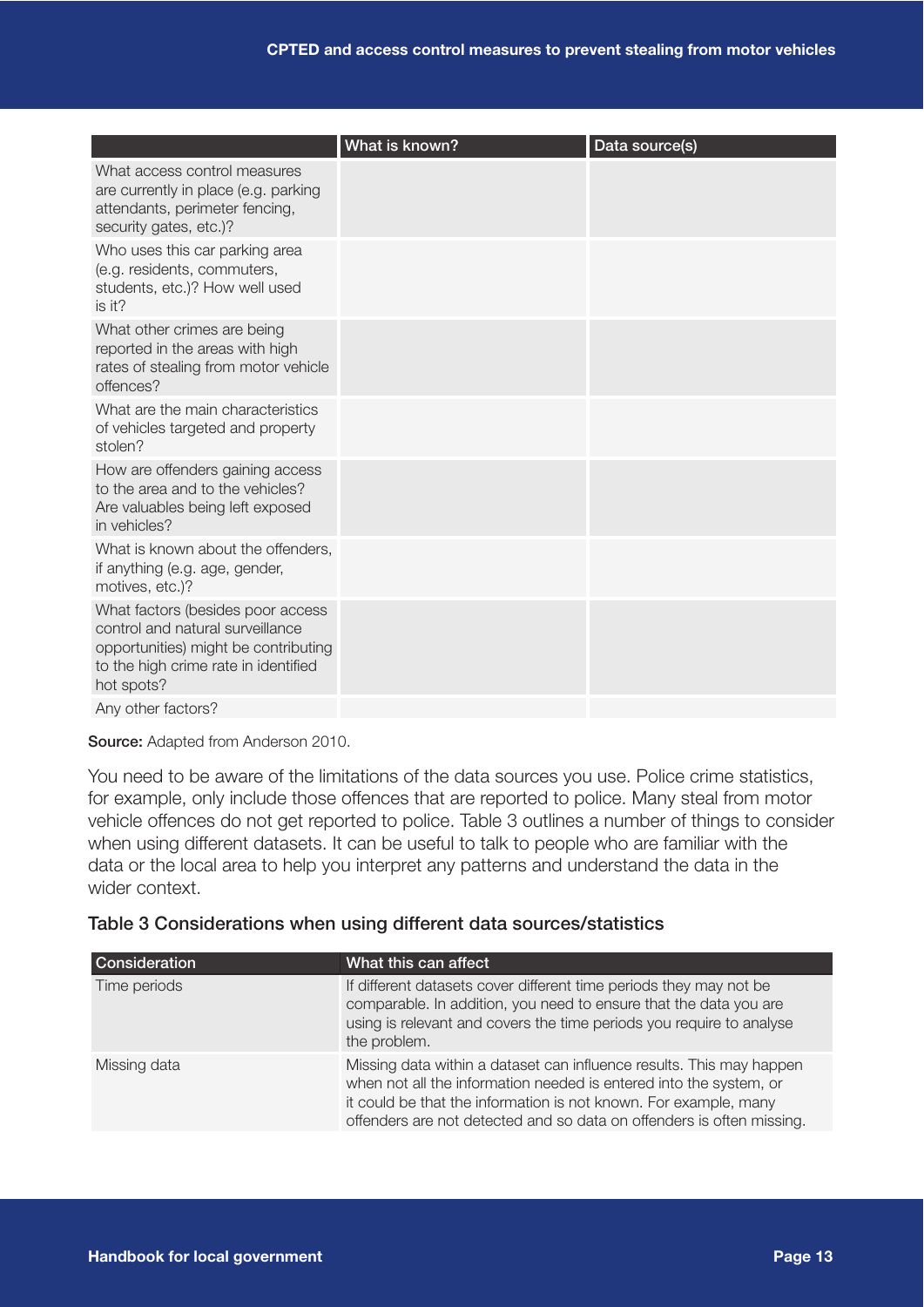| Consideration                                          | What this can affect                                                                                                                                                                                                                                                                                                                                                                                                                                                    |
|--------------------------------------------------------|-------------------------------------------------------------------------------------------------------------------------------------------------------------------------------------------------------------------------------------------------------------------------------------------------------------------------------------------------------------------------------------------------------------------------------------------------------------------------|
| How frequently the data is entered<br>into the dataset | Agencies may enter data into a spreadsheet every day, weekly, monthly,<br>annually, biannually, or sporadically. Findings or reports from this data<br>may also only be made available at certain times, so if you are relying on<br>this information being made available publicly find out if it is compatible<br>with any reporting or analysis that you might be conducting. BOCSAR<br>generally doesn't release annual crime statistics until the following April. |
| What area the statistics cover                         | Different agencies and sections may have different parameters for<br>collecting information or statistics. For example, police local area<br>commands are different from local government boundaries and<br>the Australian Bureau of Statistics' statistical areas. Therefore, the<br>information will not be directly comparable.                                                                                                                                      |
| Data accessibility                                     | Not all relevant information is publicy available (e.g. some crime<br>statistics, including victim and offender information). Some datasets you<br>might not be able to access or have permission to use, so find out in<br>advance if you can obtain the information you want.                                                                                                                                                                                         |
| Number of counts                                       | Be wary of making broad assumptions on information from only a small<br>sample of cases in a dataset, as they may not be representative of the<br>broader population you are targeting.                                                                                                                                                                                                                                                                                 |

Note: These considerations are also important when it comes to evaluating your chosen strategy.

! Make sure you keep a record of the information you have collected while planning the project. This information will provide the baseline against which you can assess the impact of the strategy on stealing from motor vehicle offences in target locations.

#### 1.3 Adapting the chosen intervention(s) to the local area

Once the problem has been identified and understood, you can then develop an appropriate response.

Consider where the steal from motor vehicle offences are typically occurring – in streets or in car parks, in residential or commercial areas? This information will help you target your strategy at particular locations and/or vehicle users, and identify potential stakeholders. Consider the environment in the parking and surrounding areas – are there plenty of opportunities for natural surveillance throughout the parking area by car park users, pedestrians, residents or parking rangers? Is the car park well used and are there people around to provide surveillance? Is any formal surveillance provided by security? Are there any obstructions present that can block views? Are there well-established pedestrian routes around and through the car park? Where are the entrances and exits located? Are the parking areas and surrounds easily accessible? You may need to consider access control measures such as fencing and barriers. Consider the parking patterns in the area – are they typically short term or long term? Do these patterns help or hinder natural surveillance? Consider the time of day steal from motor vehicle offences typically occur in your area – if it's during the evening, then a lighting strategy may be more suitable. Are the parking areas well maintained? What other factors might be at play? Are there any other local factors that you will need to take into account? Once you start to answer these sorts of questions you can start to tailor your CPTED strategy to your local area.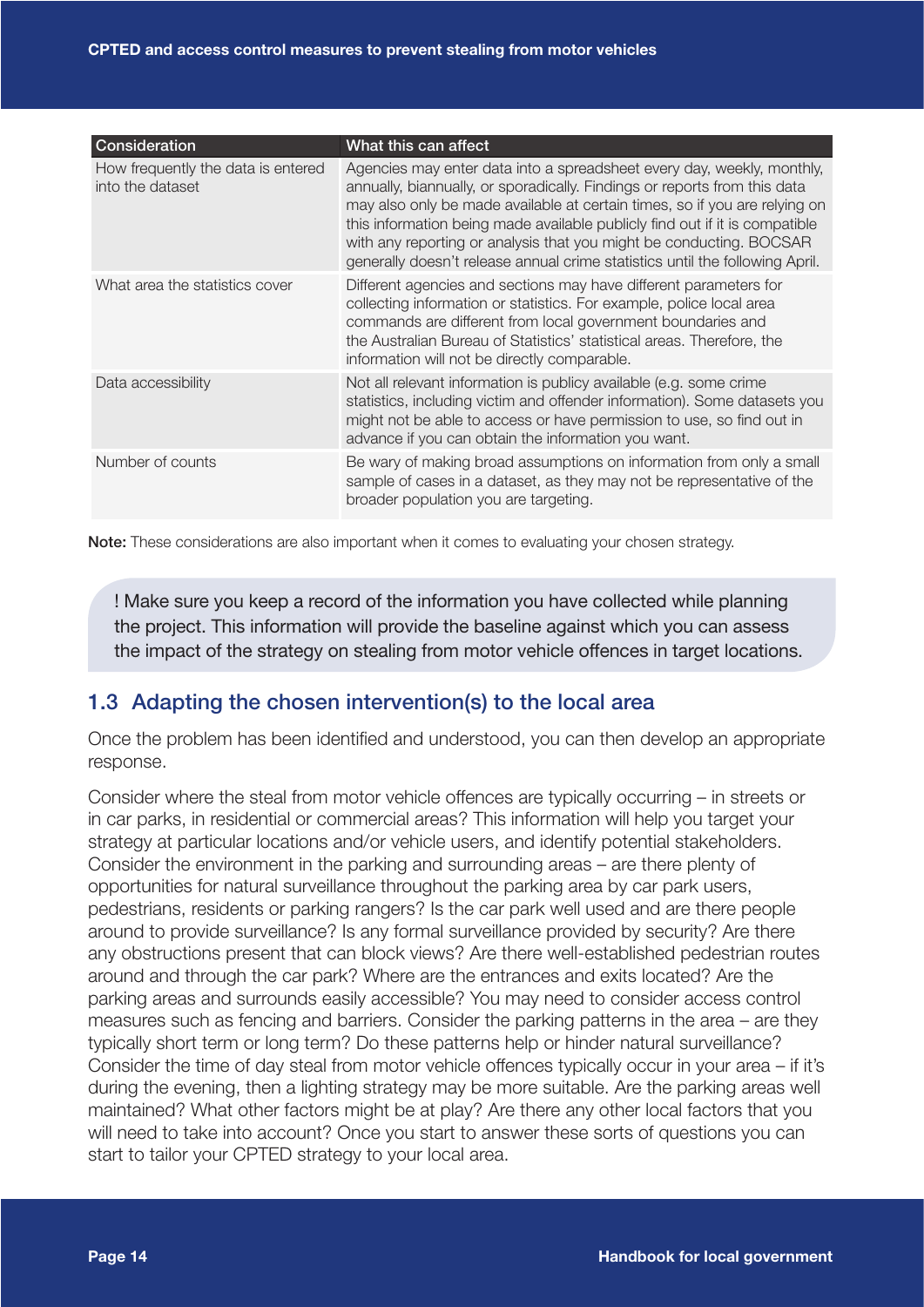It is important that you understand the causal mechanisms that underpin the intervention you have selected. These are described in the accompanying fact sheet. This will help you to ensure that in adapting the chosen strategy to your local circumstances, you do not inadvertently undermine the 'active ingredient' that is needed for it to work.

#### *Deciding what exactly you are going to do*

You will need to decide what it is exactly that you propose to do as part of your CPTED and access control strategy. Use Table 4 to guide your decision-making process.

| <b>Strategy component</b>                                                          | <b>Considerations</b>                                                                                                                                                                                                                                                                                                                                                                                                                                                                                                                                                                                                             | Factors to guide decision-making                                                                                                                                                                                                                                                                                                                                                                            |
|------------------------------------------------------------------------------------|-----------------------------------------------------------------------------------------------------------------------------------------------------------------------------------------------------------------------------------------------------------------------------------------------------------------------------------------------------------------------------------------------------------------------------------------------------------------------------------------------------------------------------------------------------------------------------------------------------------------------------------|-------------------------------------------------------------------------------------------------------------------------------------------------------------------------------------------------------------------------------------------------------------------------------------------------------------------------------------------------------------------------------------------------------------|
| Will CPTED and access<br>control measures help<br>to reduce your local<br>problem? | Are environmental factors in and<br>around the car parking areas, such as<br>poor visibility, access, pedestrian and<br>vehicle movement contributing to steal<br>from motor vehicle offences<br>Are valuables being left exposed in<br>vehicles?<br>Are other factors such as poor lighting<br>more important?                                                                                                                                                                                                                                                                                                                   | Is the environment surrounding<br>the car parking areas amenable to<br>improvements?<br>Consider the need for an awareness<br>campaign as part of your strategy.                                                                                                                                                                                                                                            |
| Type of CPTED<br>and access control<br>measures required                           | What types of CPTED and access<br>control measures will you need to<br>minimise unauthorised access and<br>improve natural surveillance?<br>How will you determine which CPTED<br>and access control measures to use?<br>Do you need to install new or upgrade<br>existing security systems?<br>Will the application of CPTED principles<br>require significant redevelopment to<br>the car park, or will the changes be<br>relatively minor?<br>Are there any factors that might impact<br>on your ability to make changes to the<br>built or landscaped environment?<br>What type and level of maintenance will<br>be required? | This should be informed by your<br>detailed analysis of the local problem,<br>including some form of CPTED and<br>security assessment.<br>CPTED measures need to assist<br>pedestrians to see one another. Avoid<br>inadvertently creating potential hiding<br>spots.<br>Experience has shown that if CPTED<br>and access control measures are not<br>maintained the benefits will be reduced<br>over time. |
| Design and installation<br>of CPTED and access<br>control measures                 | Who will be responsible for designing<br>and installing the CPTED and access<br>control measures?                                                                                                                                                                                                                                                                                                                                                                                                                                                                                                                                 | Professionals with relevant expertise<br>(e.g. environmental planners and<br>security practitioners) will be best<br>placed to determine the type and<br>placement of CPTED and access<br>control measures.                                                                                                                                                                                                 |

#### Table 4 Key components of a strategy involving CPTED and access control measures to prevent stealing from motor vehicles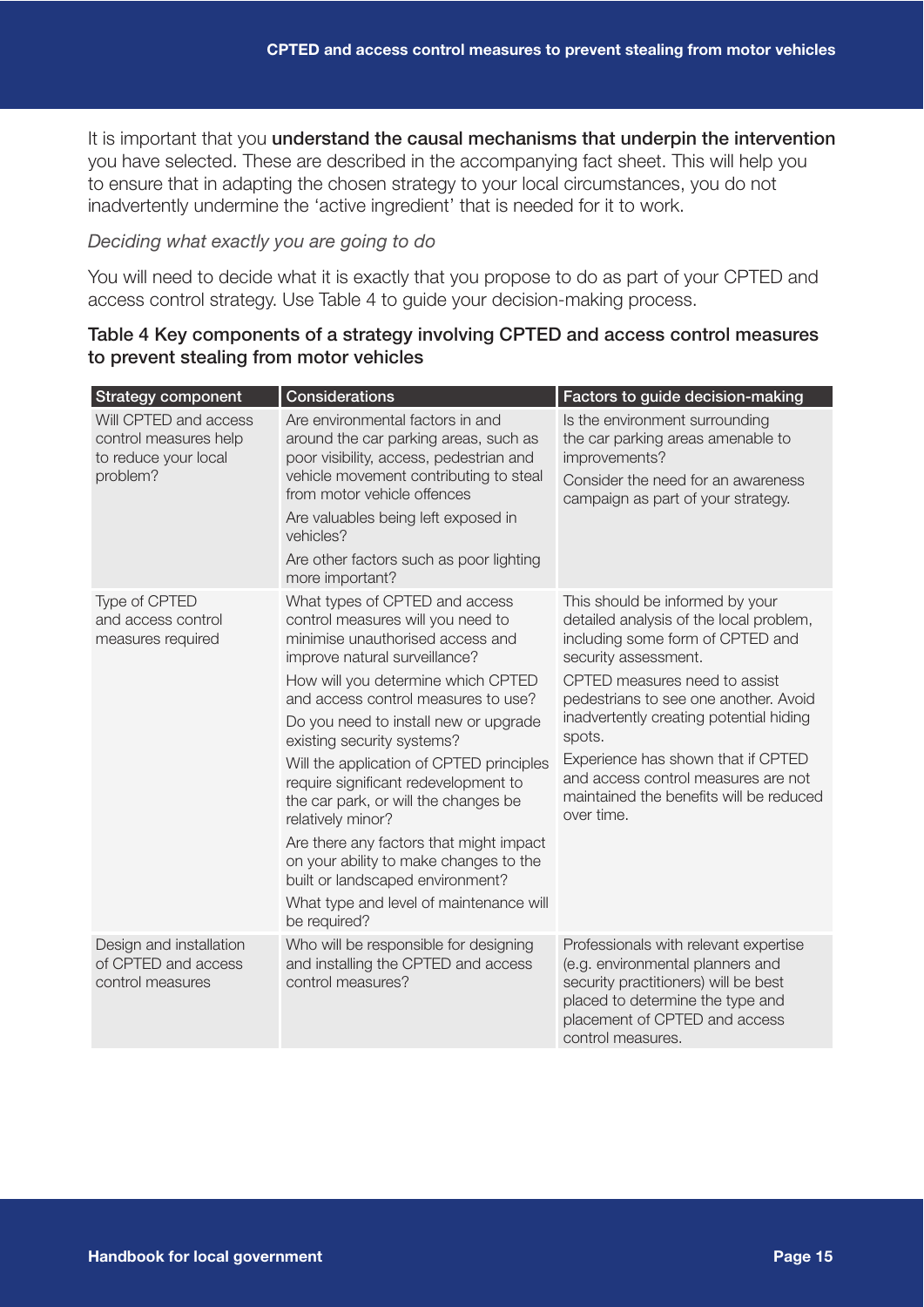| <b>Strategy component</b>         | Considerations                                                                                                                                                                                                                                                                                  | Factors to guide decision-making                                                                                                                                                                                                                                                                                                        |
|-----------------------------------|-------------------------------------------------------------------------------------------------------------------------------------------------------------------------------------------------------------------------------------------------------------------------------------------------|-----------------------------------------------------------------------------------------------------------------------------------------------------------------------------------------------------------------------------------------------------------------------------------------------------------------------------------------|
| Improving natural<br>surveillance | If CPTED measures are introduced,<br>who will provide natural surveillance?<br>How will you encourage people to use<br>the car park once the strategy has<br>been implemented?                                                                                                                  | CPTED aims to improve natural<br>surveillance, which makes it easier for<br>people in and around car parking areas<br>to detect suspicious behaviour and<br>deter potential offenders. This requires<br>people (car park users or pedestrians,<br>bicycle and vehicle traffic in surrounding<br>areas) to provide natural surveillance. |
| Other interventions               | Will you deliver any other interventions<br>alongside CPTED and access control<br>measures?<br>What are police doing to address stealing<br>from motor vehicles (e.g. targeting known<br>offenders)?<br>What other initiatives are being delivered<br>to address the problem in the local area? | The majority of strategies reviewed as<br>part of this handbook involved multiple<br>interventions, including improved<br>lighting, CCTV, increased police<br>and security patrols and awareness<br>campaigns.                                                                                                                          |

#### *Set clear objectives for the project*

It is important that you have a clear sense of what you are trying to achieve, so you will need to develop some clear objectives to guide the project. Some examples of possible objectives for a CPTED and access control strategy to reduce stealing from motor vehicle offences are presented in Box 2.

#### *Box 2: Project objectives*

A local government-led working group identified the following objectives for a strategy involving CPTED and access control measures that were implemented in a number of open air car parks with high rates of stealing from motor vehicle offences. These objectives helped to guide decision making with regards to the development of the strategy. It was against these objectives that the overall effectiveness of the strategy was to be assessed.

- Reduce the overall incidence of stealing from motor vehicle offences in the areas targeted by the prevention strategy.
- Reduce the level of concern about stealing from motor vehicle offences among local residents.
- Increase the number of people using previously under-utilised parking areas.
- Improve the use of CPTED and access control measures within the areas targeted by the prevention strategy.
- Increase the level of satisfaction among local residents with the response to stealing from motor vehicle offences from local government, police and other key stakeholders involved in the project.
- Increase the capacity of local government, police and other key stakeholders to develop, implement and evaluate local crime prevention initiatives.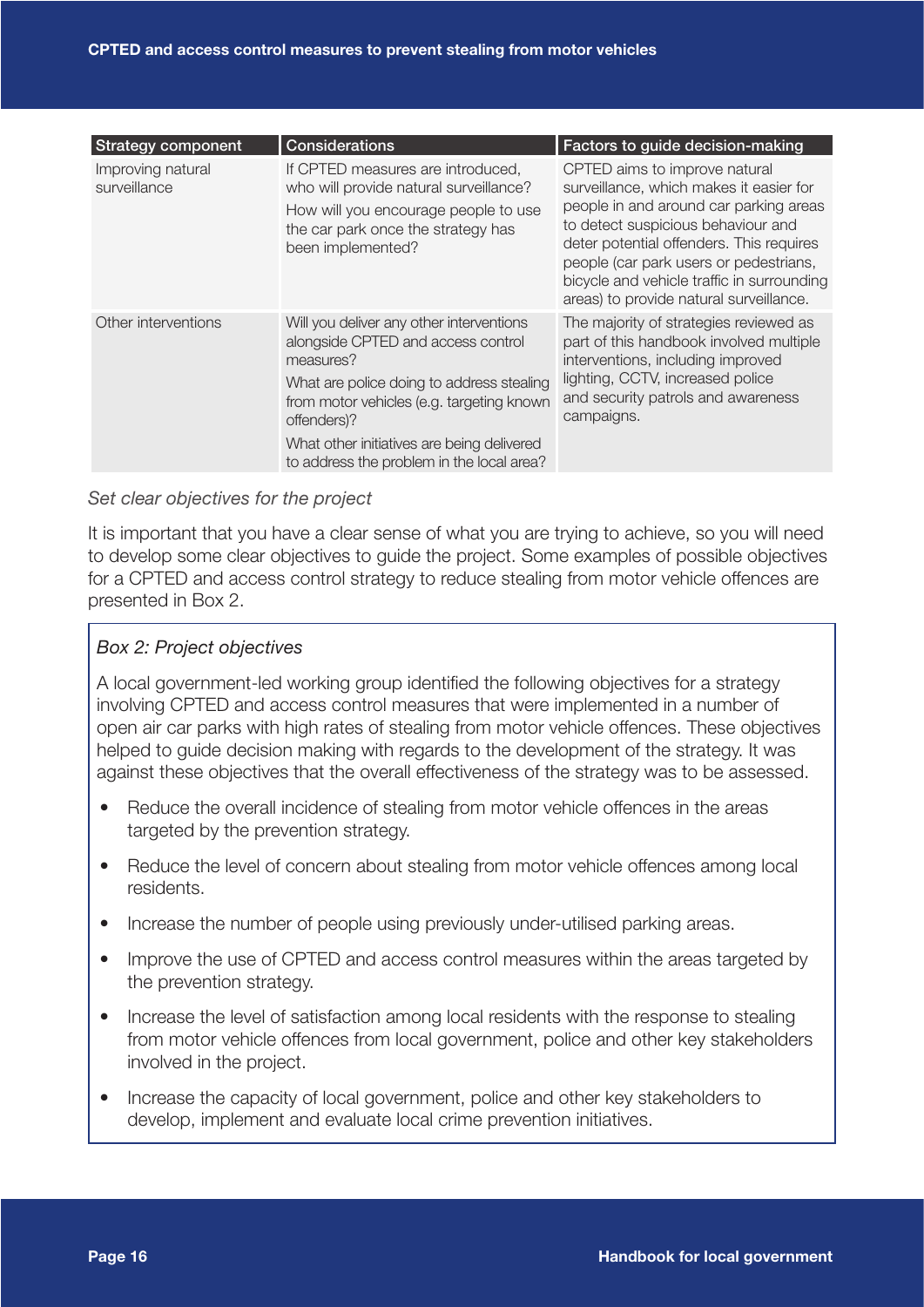#### *Document your strategy*

Now that you have made these decisions, it is important that you document what you are doing, why you are doing it and how you expect this to deliver the desired outcome. This way, you will be able to refer back to the document throughout the project and see if you are on track and doing what you proposed. This information is also useful when it comes time to review and evaluate your strategy.

Table 5 gives an overview of the type of information that you should be outlining as part of your strategy. This document can be shared with stakeholders so everyone is clear on the purpose of the project from the outset, reducing the potential for confusion at later stages. This has the additional benefit of justifying decisions made in relation to the implementation of the project should there be disagreement among key stakeholders at some stage in the future.

#### Table 5 Information that should be recorded about your strategy involving lighting and other improvements to prevent stealing from motor vehicles

| Information to be recorded                                      |                                                                                                                                                                                                                                                                                                                                                                                                                                                                                                       |
|-----------------------------------------------------------------|-------------------------------------------------------------------------------------------------------------------------------------------------------------------------------------------------------------------------------------------------------------------------------------------------------------------------------------------------------------------------------------------------------------------------------------------------------------------------------------------------------|
| What is the context in which<br>the project is being delivered? | Provide a description of your understanding of the stealing from motor vehicle<br>problem in the location targeted by your strategy, based on the information you<br>have collected so far. This does not have to be long, but provide a reasonable<br>overview of the local context.                                                                                                                                                                                                                 |
|                                                                 | Highlight any characteristics specific to your local area, summarising the<br>information in Table 2 (e.g. the level of concern among local residents and/or<br>car park users, scope of the problem, whether targeted parking areas are in<br>residential or commercial areas, multi-storey parking facilities, open air parking<br>lots or street parking, whether there are patterns in the use of parking facilities,<br>whether there are pedestrians who can provide natural surveillance etc). |
| What do we want to achieve?                                     | Write down clear objectives for the project that describe the desired outcomes.                                                                                                                                                                                                                                                                                                                                                                                                                       |
|                                                                 | Outcomes can be long, medium and short term. What you measure depends<br>on the intervention chosen. You can have a mix of long, medium and short-<br>term outcomes in your strategy (e.g. are you looking to reduce stealing from<br>motor vehicle offences over time or just in the project time frame? In the<br>short term, do you want to encourage people to use the parking area? Is the<br>long-term aim to make the car park users feel safer?)                                              |
|                                                                 | Be specific – this allows you to have a measurable outcome (e.g. are you<br>trying to reduce stealing motor vehicle offences in general or in specific<br>neighbourhoods or parking areas?).                                                                                                                                                                                                                                                                                                          |
|                                                                 | Be realistic $-$ a drop in the target problem by 100 percent is unlikely.                                                                                                                                                                                                                                                                                                                                                                                                                             |
|                                                                 | Use local knowledge and available evidence on similar projects to help guide<br>you in determining what will be appropriate. Some examples of objectives<br>for strategies involving CPTED and access control measures are presented<br>in Box $2$ .                                                                                                                                                                                                                                                  |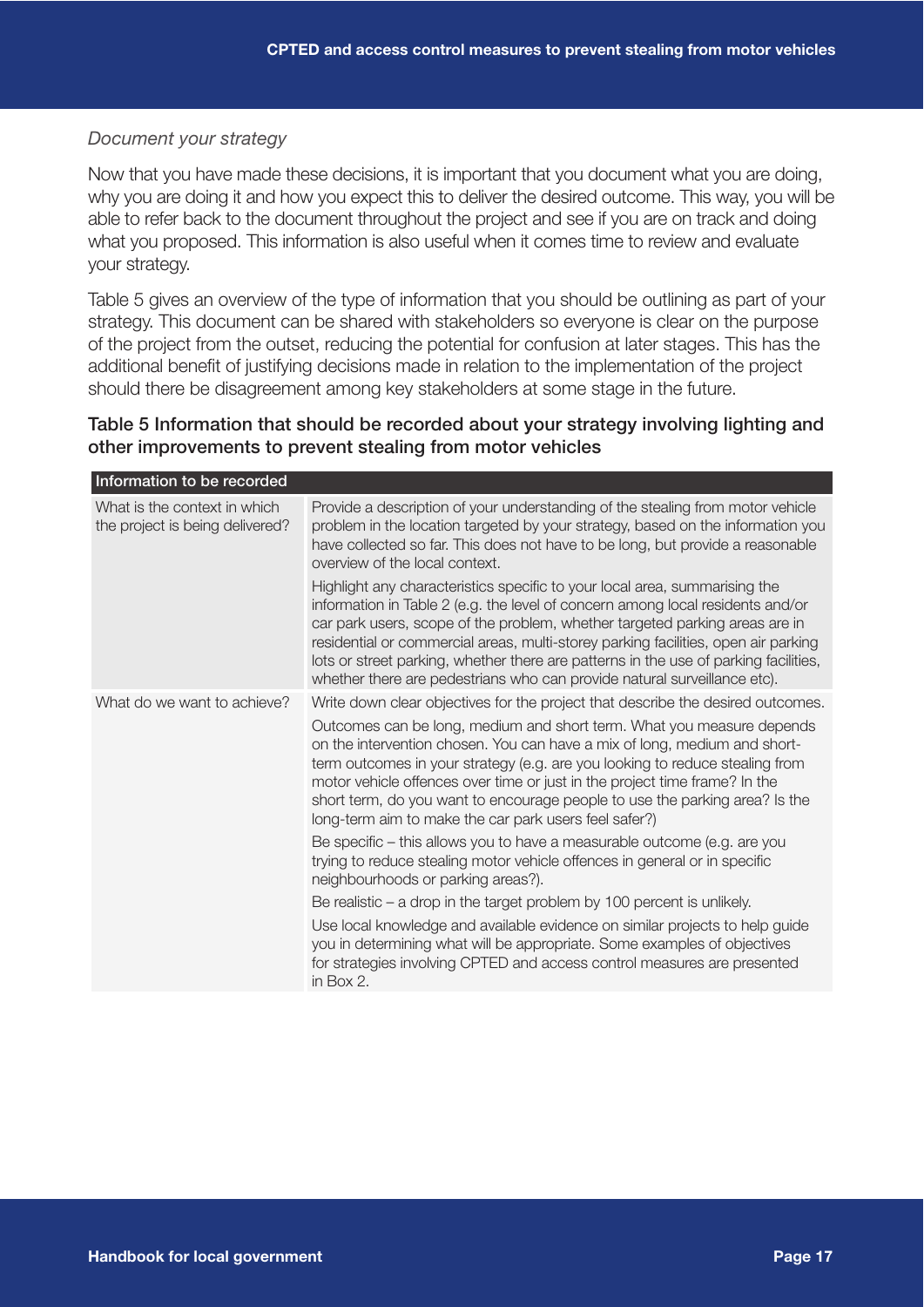| Information to be recorded                                  |                                                                                                                                                                                                                                                                                                      |
|-------------------------------------------------------------|------------------------------------------------------------------------------------------------------------------------------------------------------------------------------------------------------------------------------------------------------------------------------------------------------|
| What activities are we going<br>to implement to achieve our | Identify and describe the range of activities that you propose to implement<br>as part of your CPTED and access control strategy.                                                                                                                                                                    |
| objectives?                                                 | Outline how each activity is meant to address the problem (e.g. make it<br>harder for offenders to access deserted parking facilities by improving<br>perimeter security).                                                                                                                           |
|                                                             | For each activity that you plan to implement, identify and document the<br>resources (financial, human and infrastructure) required, the individual or<br>agency responsible for each component, and the anticipated timeframe for<br>implementing and/or completing each activity.                  |
| How are we going to monitor<br>progress and evaluate the    | What information will be collected on a regular basis to monitor the progress of<br>implementing the strategy?                                                                                                                                                                                       |
| impact of our strategy?                                     | How will you know if the strategy has addressed the problem and delivered the<br>desired results (e.g. reduction in stealing from motor vehicle offence offences in<br>the target area(s) from crime statistics, increase in car park users perception of<br>safety via pre and post surveys, etc.)? |
|                                                             | Refer to the section on Reviewing your strategy for further guidance.                                                                                                                                                                                                                                |

## 1.4 Getting stakeholders involved

Stakeholder involvement is an essential part of successfully implementing most interventions. There is a range of stakeholders that could be involved in a strategy to reduce stealing from motor vehicle offences. Use Table 6 to help prompt your thinking on who you might be able to engage with for your project.

#### Table 6 Stakeholders involved in strategies involving CPTED and access control measures to prevent stealing from motor vehicles

| Stakeholder                                                                | Types of activities and roles that<br>they could be involved in                                                                                                                                      | <b>Contact details</b> |
|----------------------------------------------------------------------------|------------------------------------------------------------------------------------------------------------------------------------------------------------------------------------------------------|------------------------|
| Local council                                                              | Planning, project oversight, coordination of<br>stakeholders, management of grant, tenders<br>for the design, installation and evaluation<br>of strategies                                           |                        |
| Police                                                                     | Providing access to recorded crime data,<br>responding to reported stealing from motor<br>vehicle offences, insight into local problem.                                                              |                        |
| Neighbourhood Watch<br>and similar groups (may<br>also include volunteers) | Promoting the strategy and providing<br>information on past initiatives.                                                                                                                             |                        |
| Residents and car<br>park users                                            | Providing information about the local stealing<br>from motor vehicle problem; input into the<br>development of the strategy and providing<br>natural surveillance in and around parking<br>areas.    |                        |
| Environmental planners<br>and security practitioners                       | Design and installation of CPTED and access<br>control measures and providing expert<br>assistance in conducting assessments of<br>CPTED and access control measures being<br>used in parking areas. |                        |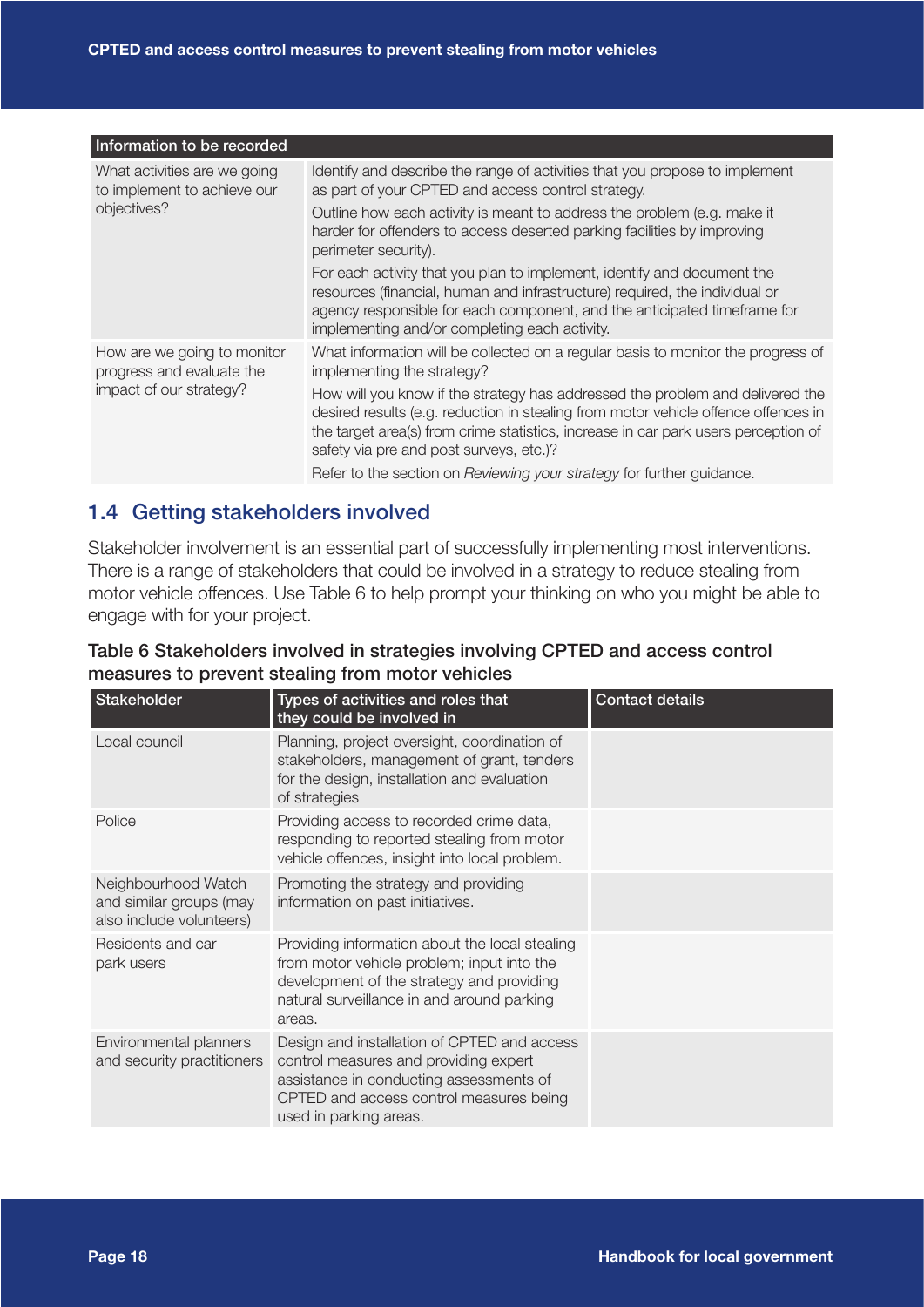| Stakeholder                                              | Types of activities and roles that<br>they could be involved in                                                                                                  | <b>Contact details</b> |
|----------------------------------------------------------|------------------------------------------------------------------------------------------------------------------------------------------------------------------|------------------------|
| Local media                                              | Public awareness campaigns, advertising<br>community meetings.                                                                                                   |                        |
| Parking facility<br>management and<br>security personnel | Providing information about the local<br>stealing from motor vehicle problem, assist<br>with the development, implementation and<br>maintenance of the strategy. |                        |
| Others?                                                  |                                                                                                                                                                  |                        |

Source: Adapted from Anderson 2010.

Depending on the size of the project, it could be ideal to set up a local stakeholder group or committee, comprising representatives from each stakeholder involved in the project and that meets on a regular basis. If you need to engage certain stakeholders but are not sure how to approach them, consider the following steps:

- List the groups or individuals who can be approached for the intervention based on the needs you identified in the scanning stage.
- Be specific on what they can contribute and whether there are costs (financial or otherwise) in getting them involved. This may include providing data, delivering services, providing financial assistance, etc. Engaging with stakeholders early in the planning process will help to work this out. Determining their capacity, interest and willingness to contribute to the intervention is also important.
- When engaging potential stakeholders, be prepared. Think from the outset about how you can get them involved. This could be done by conducting some research beforehand (if necessary) on the potential stakeholder to find out their needs, any concerns they might have and any benefits they might receive from being part of the project. Benefits for stakeholders can include information sharing and the contribution of the project to their agency goals (particularly if it is their core business), or the problem may directly impact their business (e.g. businesses may lose customers due to people not wanting to use parking areas that are perceived as unsafe). Do not forget that community members, rather than just organisations, can be key stakeholders particularly for interventions that require residents to take an active role in the implementation phase (e.g. encouraging residents to use and provide natural surveillance of parking areas).
- Be collaborative. Even if you have a fair idea of what needs to be done, involve stakeholders in the development of the strategy and do not dictate what needs to be done. There may be something you have missed or they may bring specialist expertise and it will help to ensure their support for, and ownership of, the project.
- Have clear and formally agreed roles. Each stakeholder should be clear about the role they will play in the strategy and have formally agreed to the role. Consider whether you need to establish a Memorandum of Understanding or some other form of agreement.

Use Table 7 as a template for keeping track of stakeholder roles and responsibilities.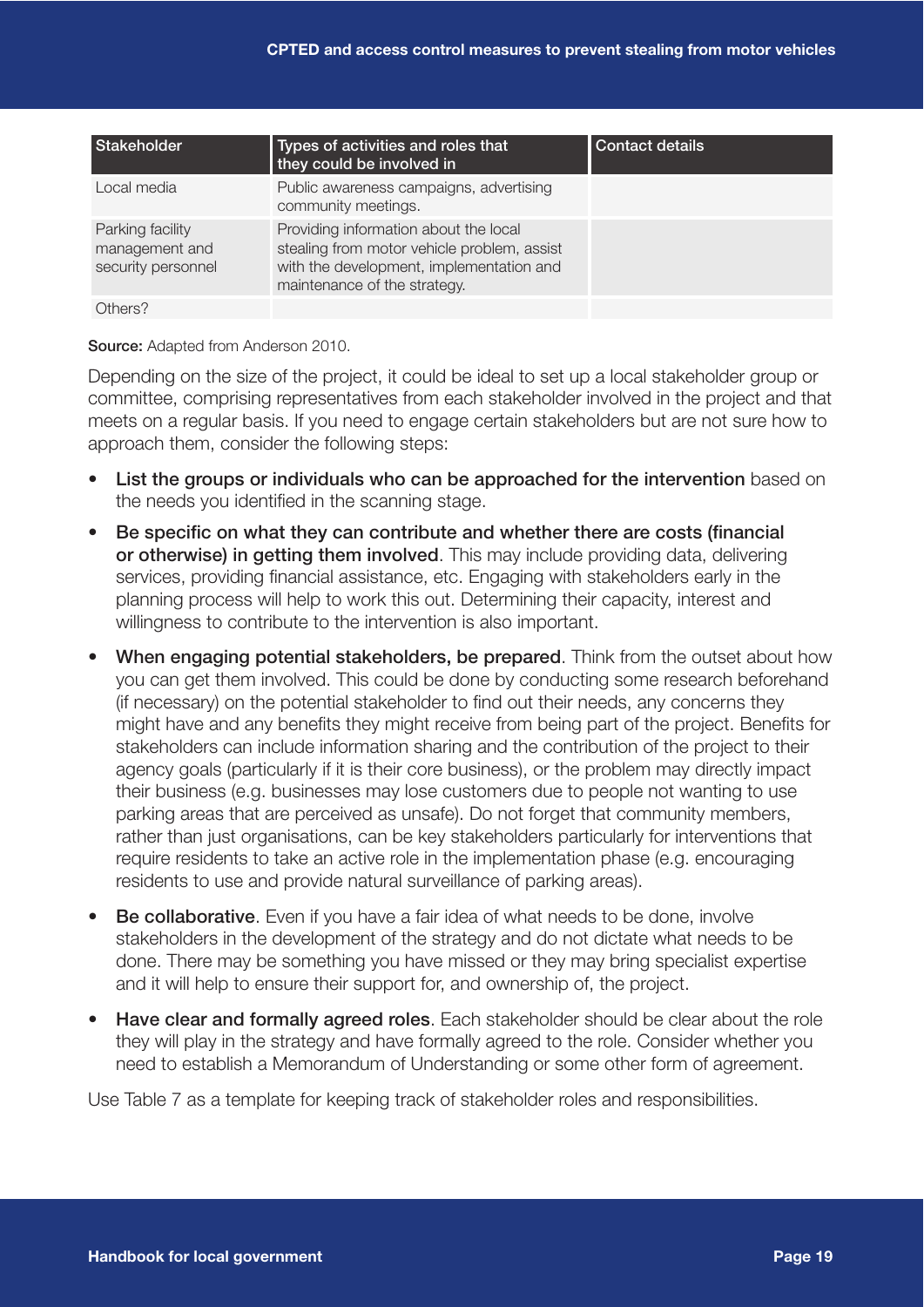|                                         | involved (e.g. data sharing,<br>play key role in delivery of<br>activity, etc.)?<br>activities align with goals,<br>How can we get them |  |  |  |                                      |  |
|-----------------------------------------|-----------------------------------------------------------------------------------------------------------------------------------------|--|--|--|--------------------------------------|--|
|                                         | or otherwise) in obtaining<br>Are there costs (financial<br>their services?<br>What are they?                                           |  |  |  |                                      |  |
|                                         | What they can offer/do<br>(e.g. provide data,<br>services, financial<br>support, etc.)?                                                 |  |  |  |                                      |  |
| Table 7 Stakeholder engagement template | individuals who should be<br>involved in the activities<br>delivered as part of the<br>List the groups or<br>strategy                   |  |  |  | Source: Anderson 2010: 33.           |  |
| Page 20                                 |                                                                                                                                         |  |  |  | <b>Handbook for local government</b> |  |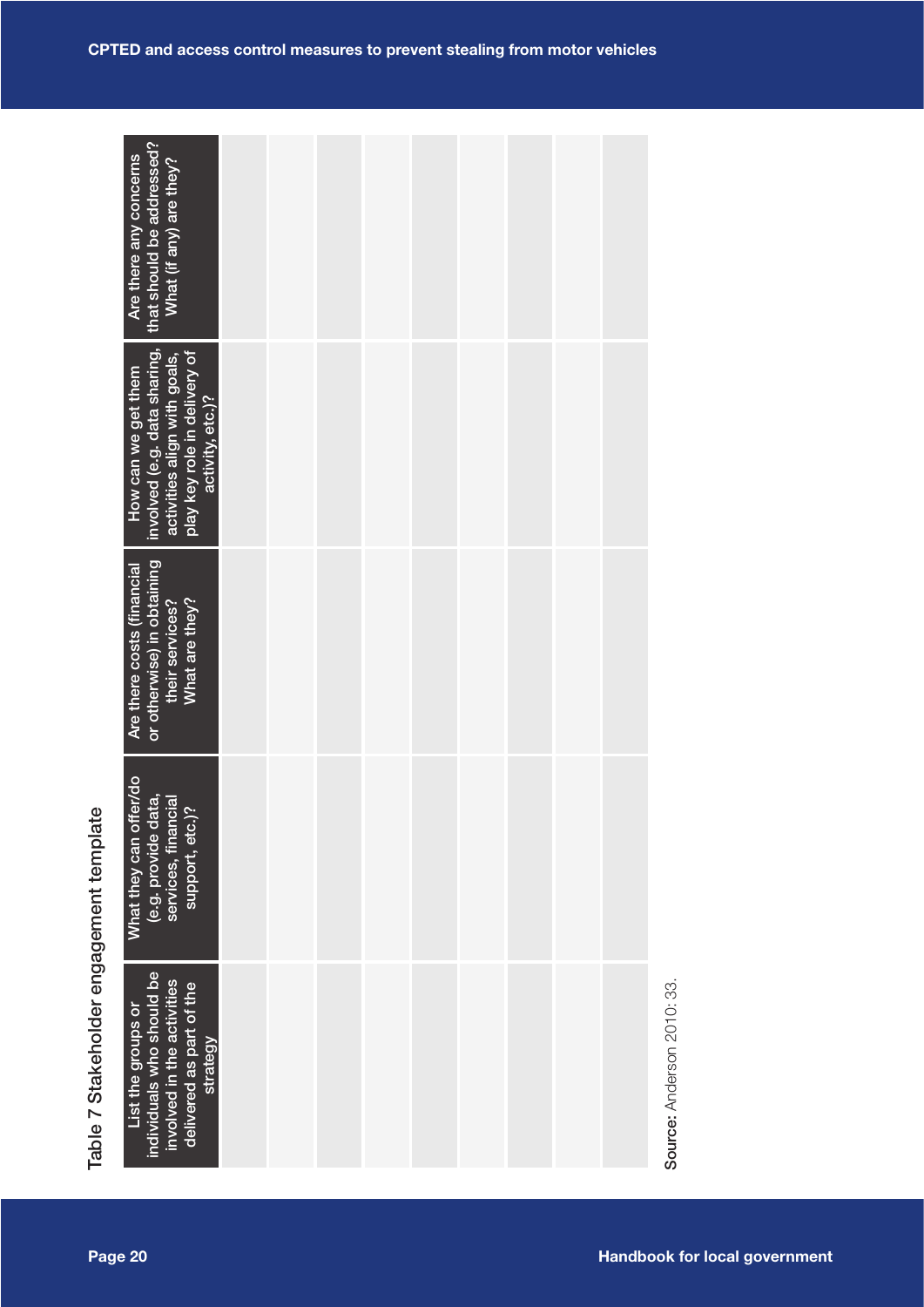#### 1.5 Project costing framework for a strategy involving CPTED and access control measures

It is important that in planning a crime prevention project the full range of cost items is considered and reliable estimates of the cost associated with each item are calculated.

#### *Pupose of the costing framework*

Table 8 provides a framework for calculating the cost associated with planning, implementing and evaluating a strategy involving CPTED and access control measures to prevent stealing from motor vehicles. This framework is based upon the description of the intervention and how it can be adapted to different local government areas, as outlined in the fact sheet and handbook for this intervention.

#### *Factors influencing project cost*

Costs associated with a project may be fixed or variable. Fixed costs are costs that will not change with each additional unit of output. Variable costs are those costs that are impacted by factors such as the size of the target area, the number, type and size of the car parks targeted by a project, or the length of time over which the project will be implemented.

A number of broad factors will influence the total cost associated with a strategy involving CPTED and access control measures to prevent stealing from motor vehicles. This includes:

- The scope of your strategy (e.g. the number of size of the parking areas you will target and the number of interventions or activities).
- How much work can be done with available staff and what needs to be fulfilled by contractors and other specialists.
- How much needs to be implemented from scratch and what can be done in conjunction with other work being conducted by the council or stakeholders.
- Evaluation costs (generally around 10 per cent of the project cost).
- Cost of ongoing maintenance for infrastructure.

A number of other decisions will also influence the total cost associated with the strategy. These include:

- Whether the car park and surrounding areas require redevelopment, landscaping, or other enhancements.
- The scale of the changes to the built and landscaped environment required.
- The type of access control measures that will be required and whether they have ongoing costs (e.g. the use of parking attendants or maintenance costs).
- Who will undertake the CPTED audits and/or security assessments (e.g. police, council staff, volunteers).
- Whether an environmental planner (is required to design any redevelopment.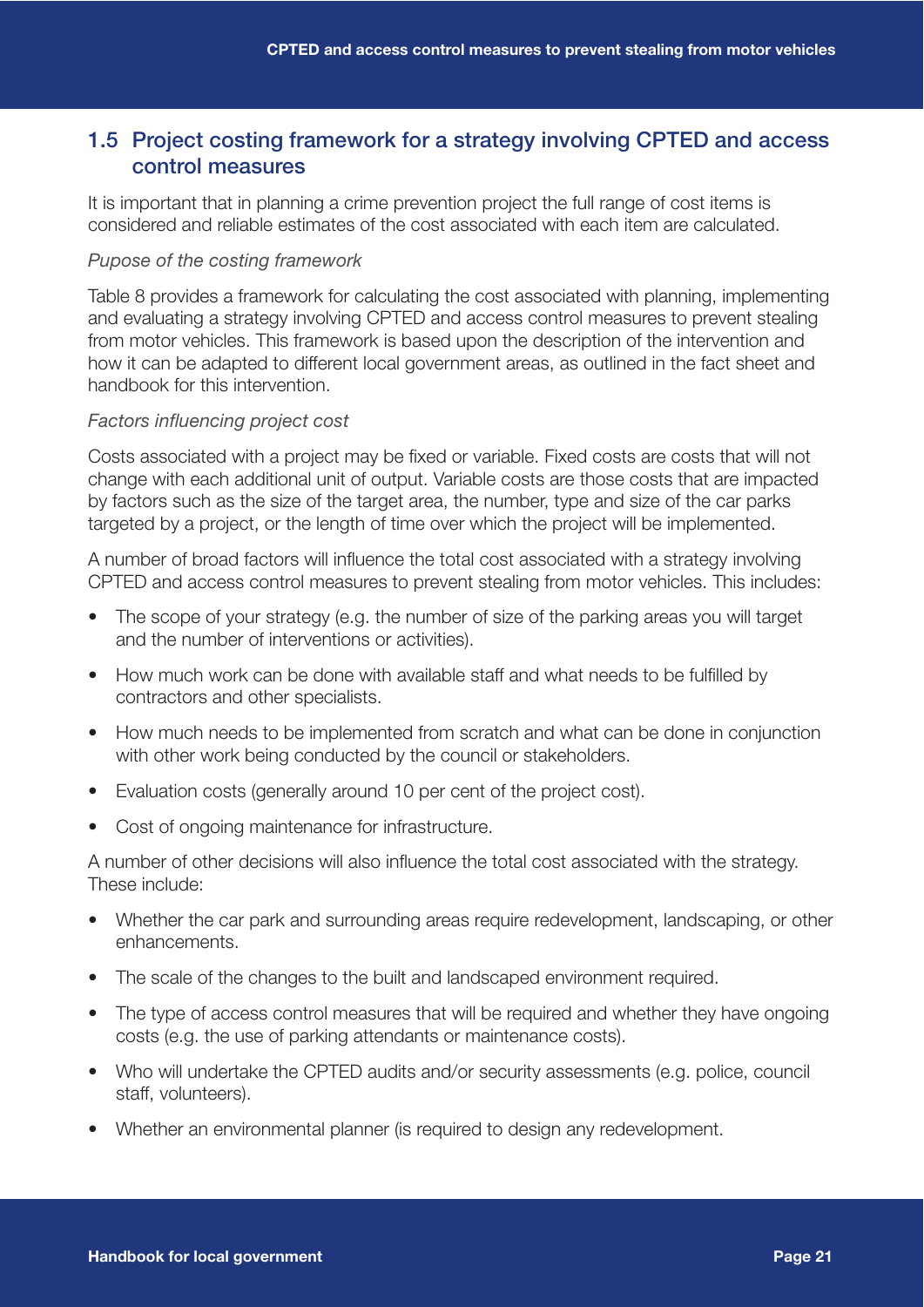- Who will implement changes to the built or physical environment and install or upgrade security in the car park.
- Other interventions that may be delivered alongside CPTED and access control measures, such as an awareness campaign.

#### *How to use the framework*

To use the framework, identify the cost per unit for each of the items within the framework that are relevant to your project. Determine the total number of units of each item that will be required. It will then be possible to determine the total cost for each item and the overall cost of your project.

The examples presented in the framework are provided as cost estimates only and exclude GST. You will need to adapt these estimates to suit your own local circumstances and source quotes that are specifically tailored to your council's selected strategies. Not all the items will be relevant to your particular project.

The NSW Department of Justice will generally, upon successful application, provide funds for many cost items. However, local councils and/or project partners (e.g. police) will be expected to provide some in-kind contributions for some cost items, particularly those relating to personnel and ongoing maintenance costs.

#### *How much time should I allow to implement this project?*

There is no clear formula for determining how long it should take to implement your intervention as local context and resources vary, even in seemingly similar locations. A good way to estimate is to review similar interventions and note their implementation schedule, paying careful attention to any factors that may have influenced its delivery.

As most projects are based on short-term funding, it is also essential to consider developing an 'exit strategy' for your intervention. This would involve mapping out in the planning stage how the intervention will be sustained or phased out once the initial funding ends.

#### ! Relying on applying for more funding is not a realistic exit strategy option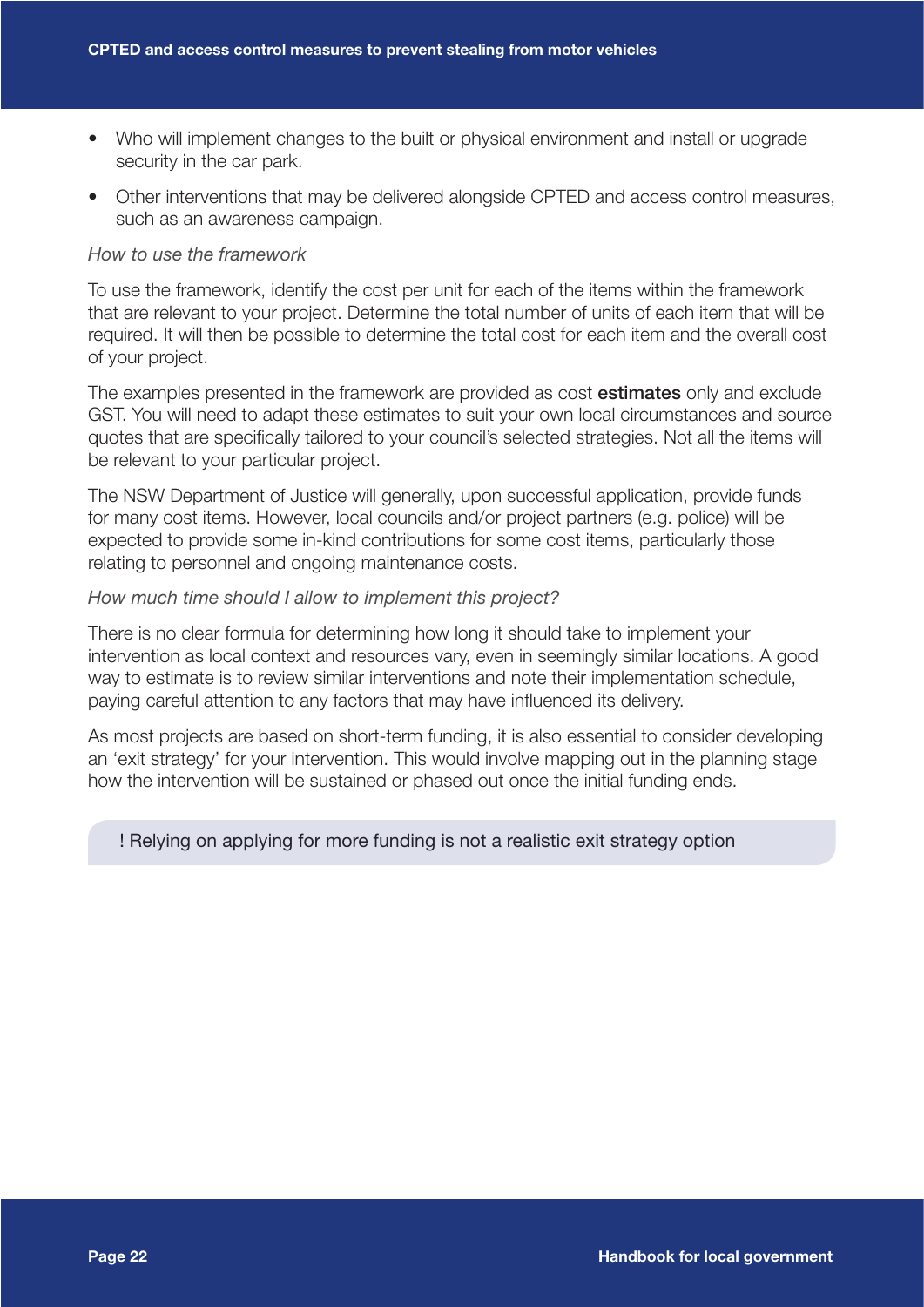| Project stage            | Cost component  | Cost item                                                                                                                                                                                                                                                                       | Enter the following information for your project (examples<br><b>Brief description</b> | Number<br>provided):                                       | Cost per unit                                                    | Total cost                                           |
|--------------------------|-----------------|---------------------------------------------------------------------------------------------------------------------------------------------------------------------------------------------------------------------------------------------------------------------------------|----------------------------------------------------------------------------------------|------------------------------------------------------------|------------------------------------------------------------------|------------------------------------------------------|
|                          |                 |                                                                                                                                                                                                                                                                                 | of cost item                                                                           | of units                                                   |                                                                  | (specify in kind)                                    |
| Project planning         | Personnel       | stakeholders, consultation<br>project planning, including<br>relevant service providers<br>Personnel responsible for<br>users and<br>ongoing collection and<br>residents, regular and<br>consultation with key<br>sourcing quotes from<br>analysis of data and<br>with car park | Project officer<br>(local council)                                                     | 105                                                        | $(+22%$ on-costs)<br>\$36/hour                                   | In kind (\$4,625)                                    |
|                          | Other (specify) |                                                                                                                                                                                                                                                                                 |                                                                                        |                                                            |                                                                  |                                                      |
| mplementation<br>Project | Equipment       | to properties (including<br>Perimeter security,<br>fencing and gates<br>to prevent access<br>installation costs)                                                                                                                                                                | park at local train station<br>Improved fencing to car                                 | palisade fencing<br>200 metres of                          | \$175 per metre of<br>Removal of old<br>fence \$3,400<br>fencing | \$3,400+\$4,000)<br>$(200 \times 5175 +$<br>\$42,400 |
|                          |                 |                                                                                                                                                                                                                                                                                 |                                                                                        |                                                            | Installation of new<br>fencing \$4,000                           |                                                      |
|                          |                 |                                                                                                                                                                                                                                                                                 |                                                                                        |                                                            | Rock excavation<br>\$33 each time                                |                                                      |
|                          | Equipment       | materials that are required<br>landscaping<br>as part of redevelopment<br>its to the car<br>improving<br>parking areas or other<br>of the car park and<br>areas,<br>poorly maintained<br>park environment<br>enhancemen<br>surrounding<br>landscaping,<br>Building and          | Signage                                                                                | CPP) installed in<br>developed by<br>Six signs<br>car park | \$1,000                                                          | \$6,000                                              |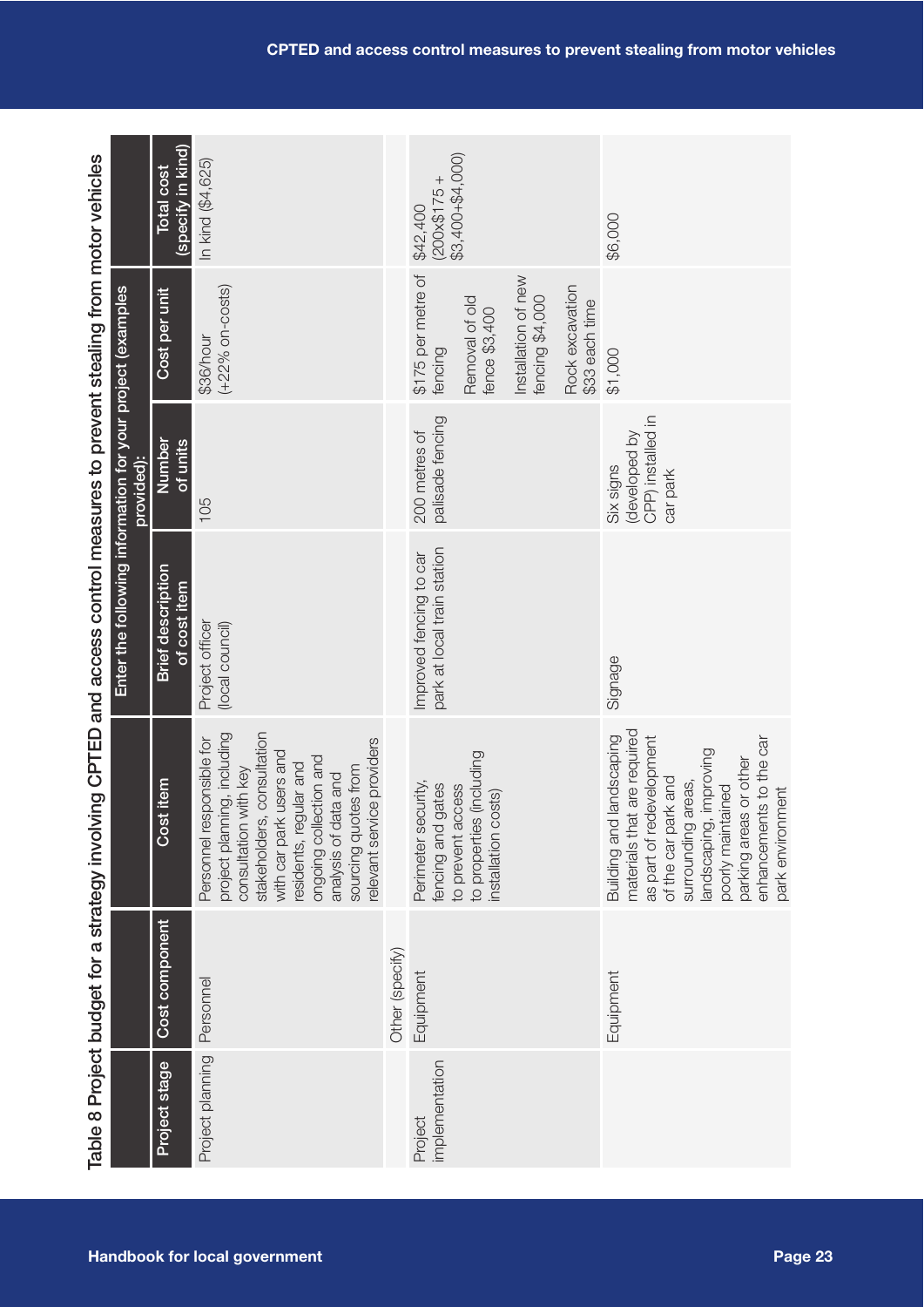|                                                            | (specify in kind)<br><b>Total cost</b>   | In kind (\$308)                                                                                         | In kind (1,762)                                                                                                                                                | In kind (1,762)                                                                                                          | \$1,300                                                                                       | \$2,000                                                                            | In kind (1,762)                                                                                                                                  |
|------------------------------------------------------------|------------------------------------------|---------------------------------------------------------------------------------------------------------|----------------------------------------------------------------------------------------------------------------------------------------------------------------|--------------------------------------------------------------------------------------------------------------------------|-----------------------------------------------------------------------------------------------|------------------------------------------------------------------------------------|--------------------------------------------------------------------------------------------------------------------------------------------------|
|                                                            | Cost per unit                            | $(+22%$ on-costs)<br>\$36/hour                                                                          | $(+22%$ on-costs)<br>\$36/hour                                                                                                                                 | $(+22%$ on-costs)<br>\$36/hour                                                                                           |                                                                                               |                                                                                    | $(+22\%$ on-costs)<br>\$36/hour                                                                                                                  |
| provided):                                                 | Number<br>of units                       | Seven hours                                                                                             | 40 hours                                                                                                                                                       | 40 hours                                                                                                                 | 20                                                                                            | 2,000                                                                              | 40 hours                                                                                                                                         |
| Enter the following information for your project (examples | <b>Brief description</b><br>of cost item | Council officer, police<br>representative                                                               | Council - planning                                                                                                                                             | Council operations                                                                                                       | park users to take their<br>Signage advising car<br>valuables with them                       | Printing of flyers advising<br>their valuables with them<br>car park users to take | material to car park users<br>distributes promotional<br>and local residents via<br>Council project officer<br>council rates mail out            |
|                                                            | it item<br>Cost                          | conduct CPTED audit and/<br>or security assessments in<br>Professionals engaged to<br>car parking areas | consistent with CPTED<br>environmental planner)<br>redevelopment) that is<br>a car park design (or<br>required to develop<br>Professionals (e.g.<br>principles | for building or landscaping<br>Professionals responsible<br>changes in accordance<br>with the design or<br>redevelopment | steps to minimise risk of<br>in car parks to promote<br>Signage to be placed<br>victimisation | Production of promotional<br>material (printing of flyers,<br>etc.)                | awareness<br>car park users and local<br>promotional materail to<br>Personnel responsible<br>campaign distribute<br>for delivery of<br>residents |
|                                                            | Cost component                           | contractors<br>Experts/                                                                                 | contractors<br>Experts/                                                                                                                                        | contractors<br>Experts/                                                                                                  | contractors<br>Experts/                                                                       | contractors<br>Experts/                                                            | Personnel                                                                                                                                        |
|                                                            | Project stage                            |                                                                                                         |                                                                                                                                                                |                                                                                                                          |                                                                                               |                                                                                    |                                                                                                                                                  |
| Page 24                                                    |                                          |                                                                                                         |                                                                                                                                                                |                                                                                                                          |                                                                                               |                                                                                    | <b>Handbook for local government</b>                                                                                                             |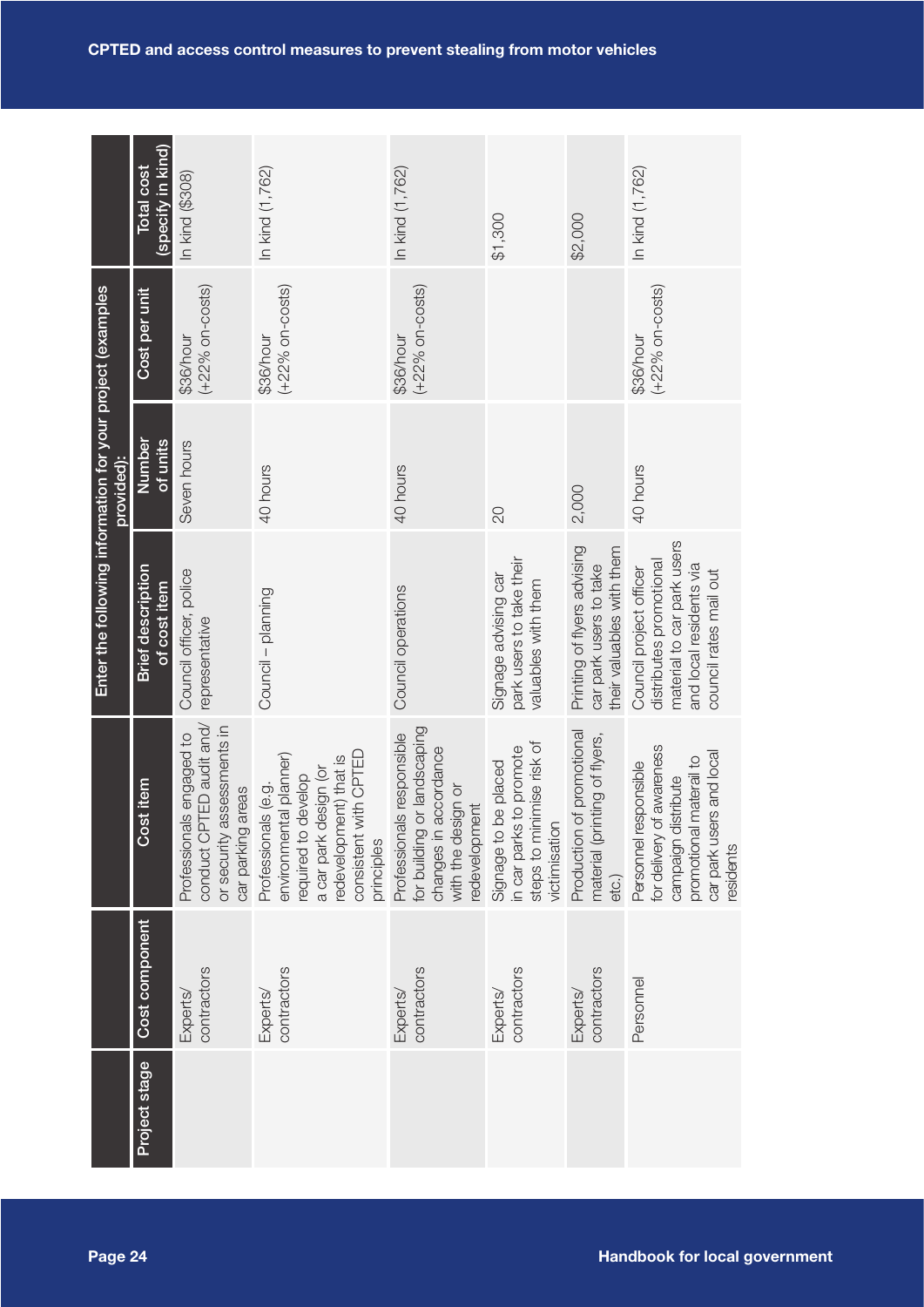|                                                            | (specify in kind)<br><b>Total cost</b>   | In kind (\$11,453)                                                                                                                                                                                               | In kind (\$1,762)                                                             |                 | In kind (\$1,762)                                                                                                                    |                 | \$24,755<br>(all in kind) | \$48,400             | \$3,300                        | $\Theta$<br>(all in kind) | \$               | \$51,700                                             | \$24,755                   |         |
|------------------------------------------------------------|------------------------------------------|------------------------------------------------------------------------------------------------------------------------------------------------------------------------------------------------------------------|-------------------------------------------------------------------------------|-----------------|--------------------------------------------------------------------------------------------------------------------------------------|-----------------|---------------------------|----------------------|--------------------------------|---------------------------|------------------|------------------------------------------------------|----------------------------|---------|
|                                                            | Cost per unit                            | $(+22%$ on-costs)<br>\$36/hour                                                                                                                                                                                   | $(+22%$ on-costs)<br>\$36/hour                                                |                 | $(+22%$ on-costs)<br>\$36/hour                                                                                                       |                 | Total personnel cost      | Total equipment cost | Total experts/contractors cost | Total administrative cost | Total other cost |                                                      | Total in-kind contribution |         |
| provided):                                                 | Number<br>$\frac{of}{S}$ units           | per week for<br>Five hours<br>52 weeks                                                                                                                                                                           | 30 hours                                                                      |                 | 40 hours                                                                                                                             |                 |                           |                      |                                |                           |                  | Total project cost (excluding in-kind contributions) |                            |         |
| Enter the following information for your project (examples | <b>Brief description</b><br>of cost item | Project officer<br>(local council)                                                                                                                                                                               | Project officer<br>(local council)                                            |                 | Project officer<br>(local council)                                                                                                   |                 |                           |                      |                                |                           |                  |                                                      |                            |         |
|                                                            | Cost item                                | reports to funding providers,<br>administrative support for<br>for project management,<br>management, progress<br>stakeholder liaison and<br>Personnel responsible<br>project working group<br>including records | Regular project committee<br>project implementation<br>oversee<br>meetings to |                 | evaluation (data collection,<br>for undertaking internal<br>reporting)<br>Personnel responsible<br>(if not external)<br>analysis and |                 |                           |                      |                                |                           |                  |                                                      |                            |         |
|                                                            | Cost component                           | Personnel                                                                                                                                                                                                        | Administrative                                                                | Other (specify) | Personnel                                                                                                                            | Other (specify) |                           |                      |                                |                           |                  |                                                      |                            |         |
|                                                            | Project stage                            |                                                                                                                                                                                                                  |                                                                               |                 | Project review                                                                                                                       |                 |                           |                      |                                |                           |                  |                                                      |                            |         |
|                                                            |                                          | <b>Handbook for local government</b>                                                                                                                                                                             |                                                                               |                 |                                                                                                                                      |                 |                           |                      |                                |                           |                  |                                                      |                            | Page 25 |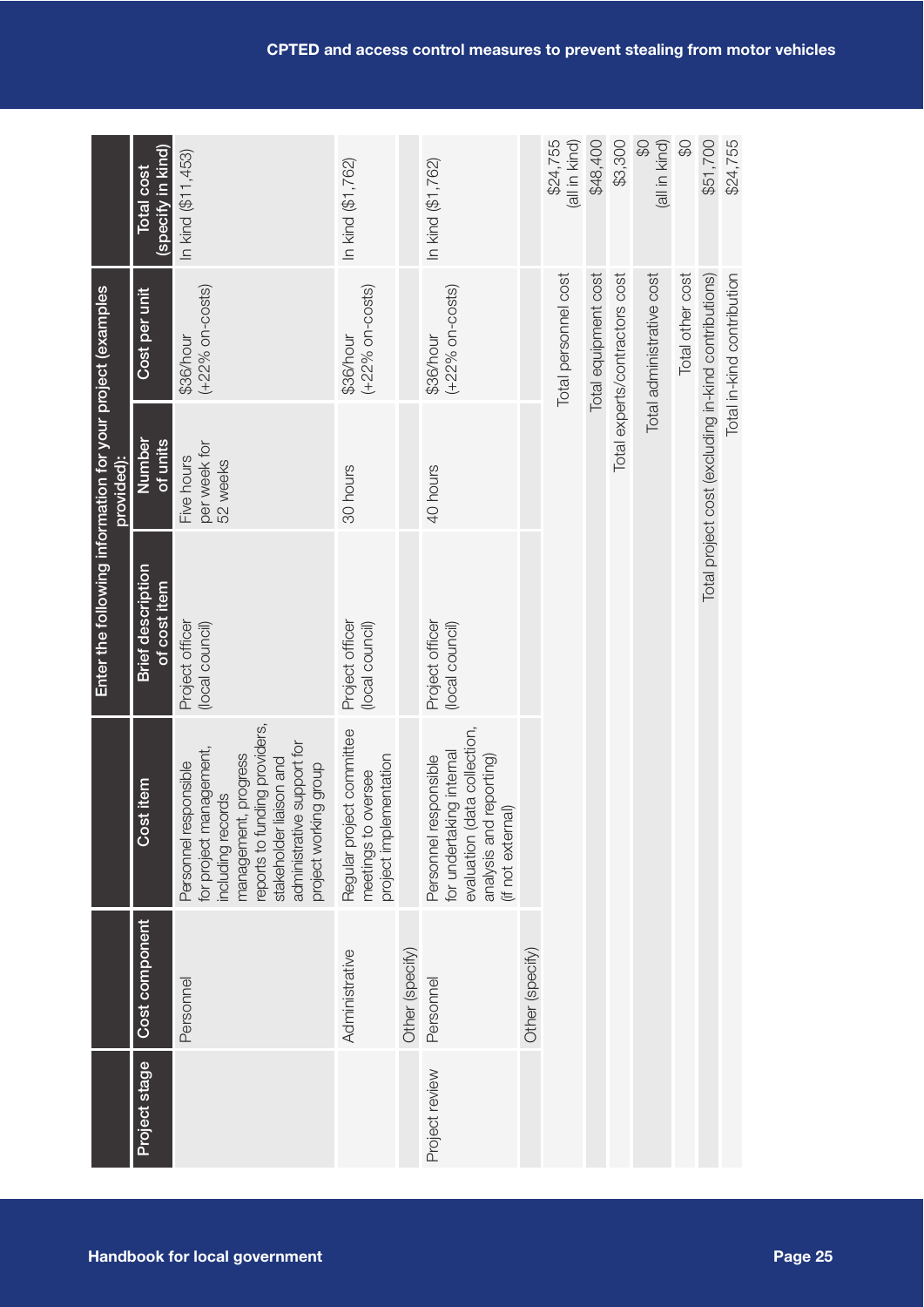## Stage 2: Implementing your strategy

As outlined earlier, mapping out a clear strategy of what you intend to do and how you are going to do it will help you to implement the project and its various components. Use the information you have gathered in the planning stage as a checklist on how to proceed and to guide you through the implementation stage.

A project coordinator will need to oversee the project, coordinate the actions of the stakeholders and make sure that activities remain on track.

It's important to be flexible throughout the process. This does not mean abandoning any planning, but realise that no strategy will always go exactly to plan. You can mitigate the risk to your project by thinking ahead about any potential obstacles or problems that might occur (e.g. what to do if there is resistance from parking facility customers to improving access control measures) and how you might overcome them.

Related to this point is the need to carefully manage the budget for your project. Keep track of what is being spent and where. Going over budget may require trade-offs in other areas of project delivery.

You will need to meet regularly with the local stakeholder group to review progress. Maintaining progress reports will help with this process. See Table 9 for a progress report template. Revisit any of the previous steps (e.g. consulting with stakeholders or the community, updating the environmental scan, analysing crime data, etc.) as required, particularly if any changes occur that may impact upon the delivery of the strategy.

! Continuously monitor progress throughout the life of the project. This will enable you to celebrate success or identify problems when they occur and develop appropriate and timely responses.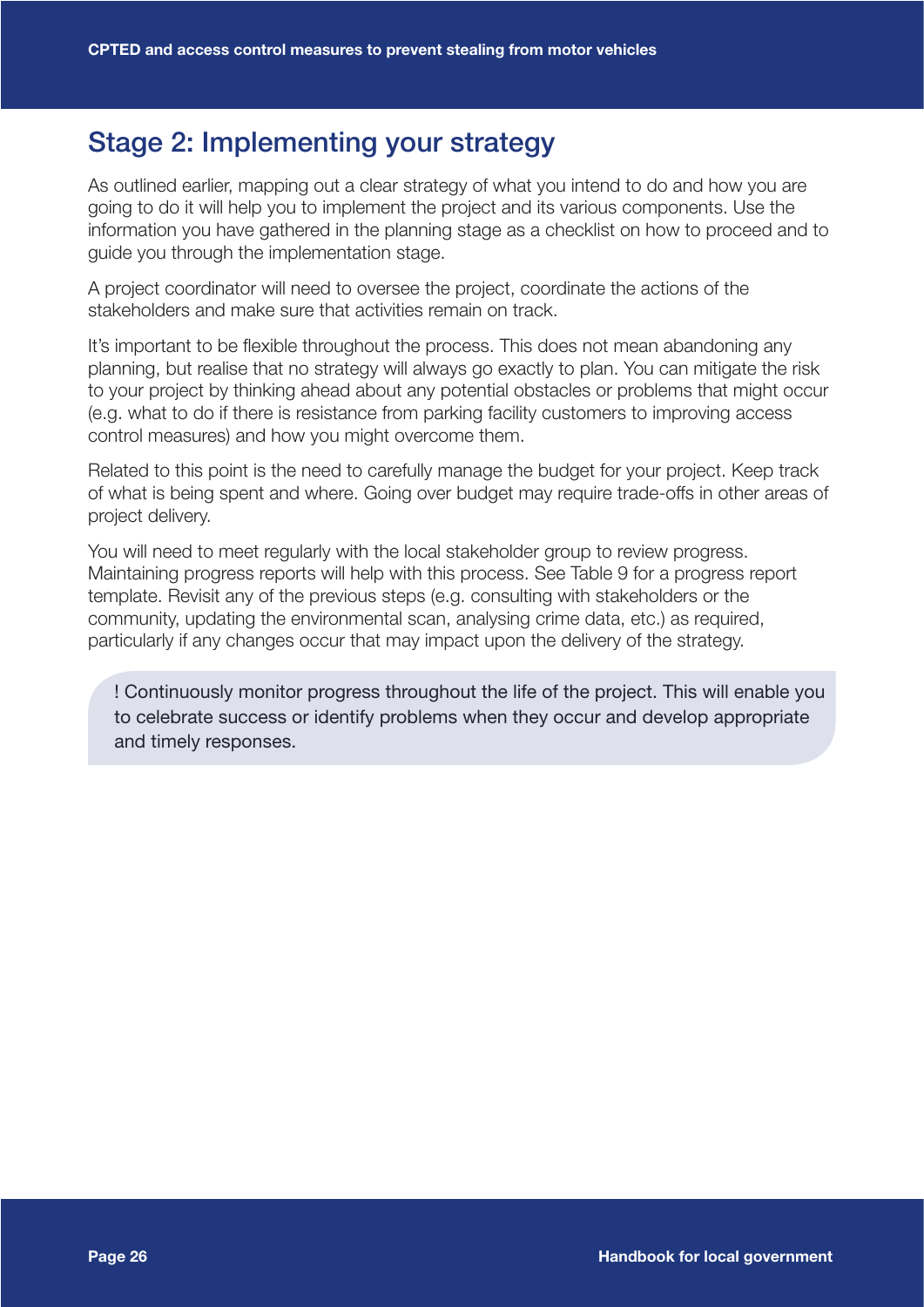#### 2.1 The importance of maintaining high quality records

#### *What should be recorded?*

Keep records of what was undertaken (by you and the other stakeholders), for example, when and where audits were undertaken, what CPTED, access control and other measures were installed. Record details of what went well, what didn't and any difficulties that you encountered along the way, and anything that might have interfered or aided in the delivery of the project or individual activities. These do not need to be too detailed unless you think it warrants comprehensive explanation. Some examples include:

- how a successful information sharing or partnership was developed between two stakeholders
- problems related to collecting data
- significant events (e.g. withdrawal of key stakeholders, changes in legislation, etc.) that might appear to influence delivery (either positively or negatively), and
- other reasons for delays in implementing activities, or for not implementing some aspect of the strategy (e.g. availability of key staff or contractors).

You might ask other stakeholders involved in implementing aspects of the strategy to also record what they did and anything that might be significant in the strategy's success or failure.

This information can help you to see what worked, how and in what circumstances. As such, throughout this handbook there have been suggestions on what should be documented, so use these as a guide.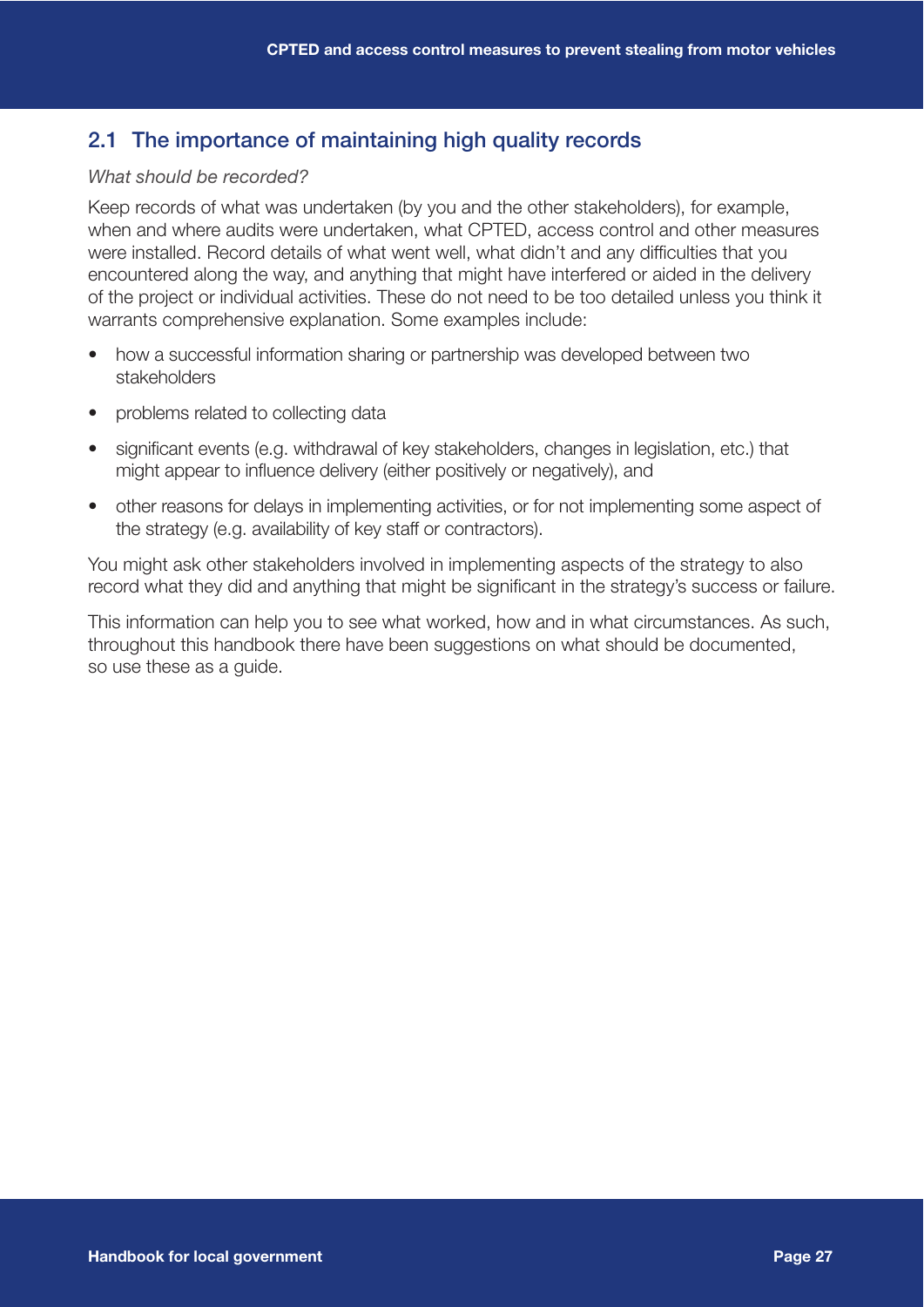|                                                                                                                                                                                     | Strategies to address<br>problems identified |                                                                                                                   |  |  |  |                                             |  |
|-------------------------------------------------------------------------------------------------------------------------------------------------------------------------------------|----------------------------------------------|-------------------------------------------------------------------------------------------------------------------|--|--|--|---------------------------------------------|--|
|                                                                                                                                                                                     |                                              | Not required                                                                                                      |  |  |  |                                             |  |
|                                                                                                                                                                                     | <b>Action completed</b><br>to date           | have been assessed and<br>a brief recommendation<br>report submitted as at<br>Three parking areas<br>dd/mm/yy     |  |  |  |                                             |  |
|                                                                                                                                                                                     | involved in delivery<br>Key stakeholders     | and security practitioner<br>environmental planner<br>Local council,                                              |  |  |  |                                             |  |
|                                                                                                                                                                                     | Resources available<br>to deliver activity   | Yes                                                                                                               |  |  |  |                                             |  |
|                                                                                                                                                                                     | <b>Action underway and</b><br>on schedule    | with council to conduct<br>practitioner to work<br>Yes - slight delay in<br>engaging security<br>assessments      |  |  |  |                                             |  |
| For each action required as part of your project assess the status of the action against each of the following criteria<br>Table 9 Monthly progress report template (with examples) | Activity delivered as<br>part of project     | identify risk factors for<br>and security audit to<br>CPTED assessment<br>stealing from motor<br>vehicle offences |  |  |  | Source: Adapted from Morgan & Homel (2011). |  |
| Page 28                                                                                                                                                                             |                                              |                                                                                                                   |  |  |  | <b>Handbook for local government</b>        |  |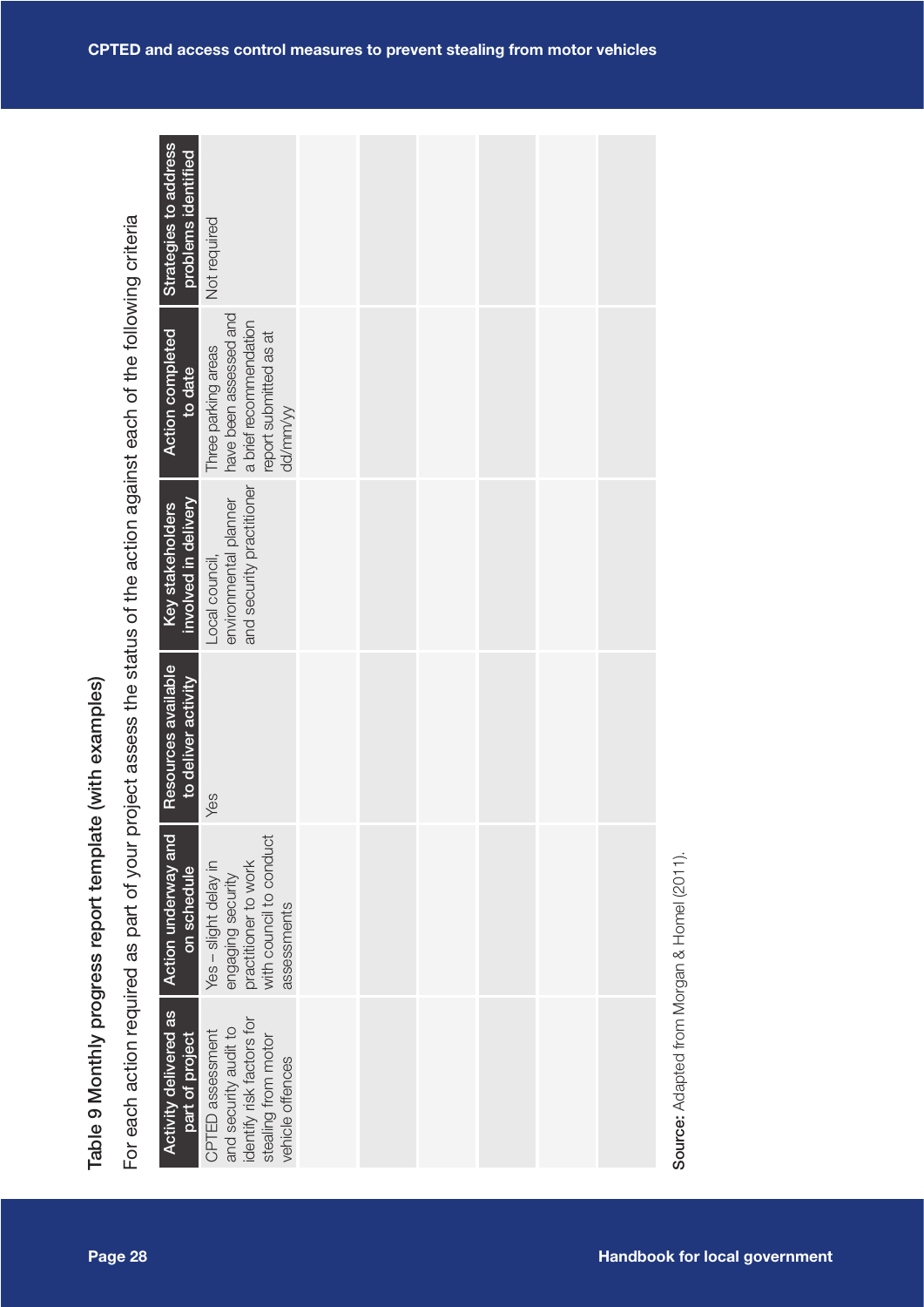## 2.2 Factors impacting upon implementation

Regardless of how well you plan your lighting and other improvements strategy, there are always unexpected and/or unintended things that can happen. Table 10 highlights some of the key issues that face crime prevention projects and some possible strategies to overcome them.

| Consideration                 | Why this is important                                                                                                                                                           | Possible ways to address this                                                                                                                                                                                                                                                                                             |
|-------------------------------|---------------------------------------------------------------------------------------------------------------------------------------------------------------------------------|---------------------------------------------------------------------------------------------------------------------------------------------------------------------------------------------------------------------------------------------------------------------------------------------------------------------------|
| Lack of<br>community          | In order for activities to work,<br>they frequently need to be                                                                                                                  | Propose good practice strategies that the<br>community will want to get involved in.                                                                                                                                                                                                                                      |
| participation                 | accepted and supported by the<br>wider community.                                                                                                                               | Make sure that community members have an<br>opportunity to have a say on what is to be done.                                                                                                                                                                                                                              |
|                               |                                                                                                                                                                                 | Make sure that no one group or individual<br>dominates the proceedings or dictates to the<br>community what is to be done.                                                                                                                                                                                                |
|                               |                                                                                                                                                                                 | Have open conversations or consultations<br>about what is to be done; don't have one-off<br>consultations with the community. Instead,<br>consult regularly about the project (these<br>consultations can be a useful source of<br>information on whether the strategies are<br>successful in the eyes of the community). |
|                               |                                                                                                                                                                                 | Alert the community to the strategy through the<br>local media (e.g. local television guide or paper,<br>local radio, community meetings, etc.).                                                                                                                                                                          |
| Lack of<br>stakeholder        | Stakeholders need to undertake<br>activities and/or provide resources to                                                                                                        | Make more targeted or formal requests to the<br>stakeholder/s for assistance                                                                                                                                                                                                                                              |
| support                       | ensure that the strategy is put in place.                                                                                                                                       | Put in place formal agreements around roles and<br>responsibilities                                                                                                                                                                                                                                                       |
|                               |                                                                                                                                                                                 | Highlight benefits stakeholder can gain from<br>involvement, address any concerns                                                                                                                                                                                                                                         |
|                               |                                                                                                                                                                                 | Using media coverage (positive or negative) to<br>foster stakeholder support                                                                                                                                                                                                                                              |
|                               |                                                                                                                                                                                 | Look for alternative organisations or industry<br>bodies to provide assistance, if possible                                                                                                                                                                                                                               |
|                               |                                                                                                                                                                                 | Try to build ongoing relationships and find some<br>common ground.                                                                                                                                                                                                                                                        |
| Attracting skilled<br>workers | Attracting experienced staff to short-<br>term projects can be difficult, especially<br>in rural and remote areas.                                                              | Think of who is willing to participate in the project,<br>and build a plan around the available skills base in<br>the area, or build in training and mentoring.                                                                                                                                                           |
| Staff turnover                | If staff leave during the project, it takes<br>time to replace them. New staff may                                                                                              | Look at ways of encouraging staff to stay with<br>the project.                                                                                                                                                                                                                                                            |
|                               | take time to become familiar with<br>the project. This can impact on the<br>implementation of activities and makes<br>it harder to determine how the project<br>is progressing. | Keep good records of the project's activities so<br>that a new person can pick things up quickly.<br>Provide ongoing support and mentoring to<br>new staff.                                                                                                                                                               |
|                               |                                                                                                                                                                                 |                                                                                                                                                                                                                                                                                                                           |

#### Table 10 Implementation considerations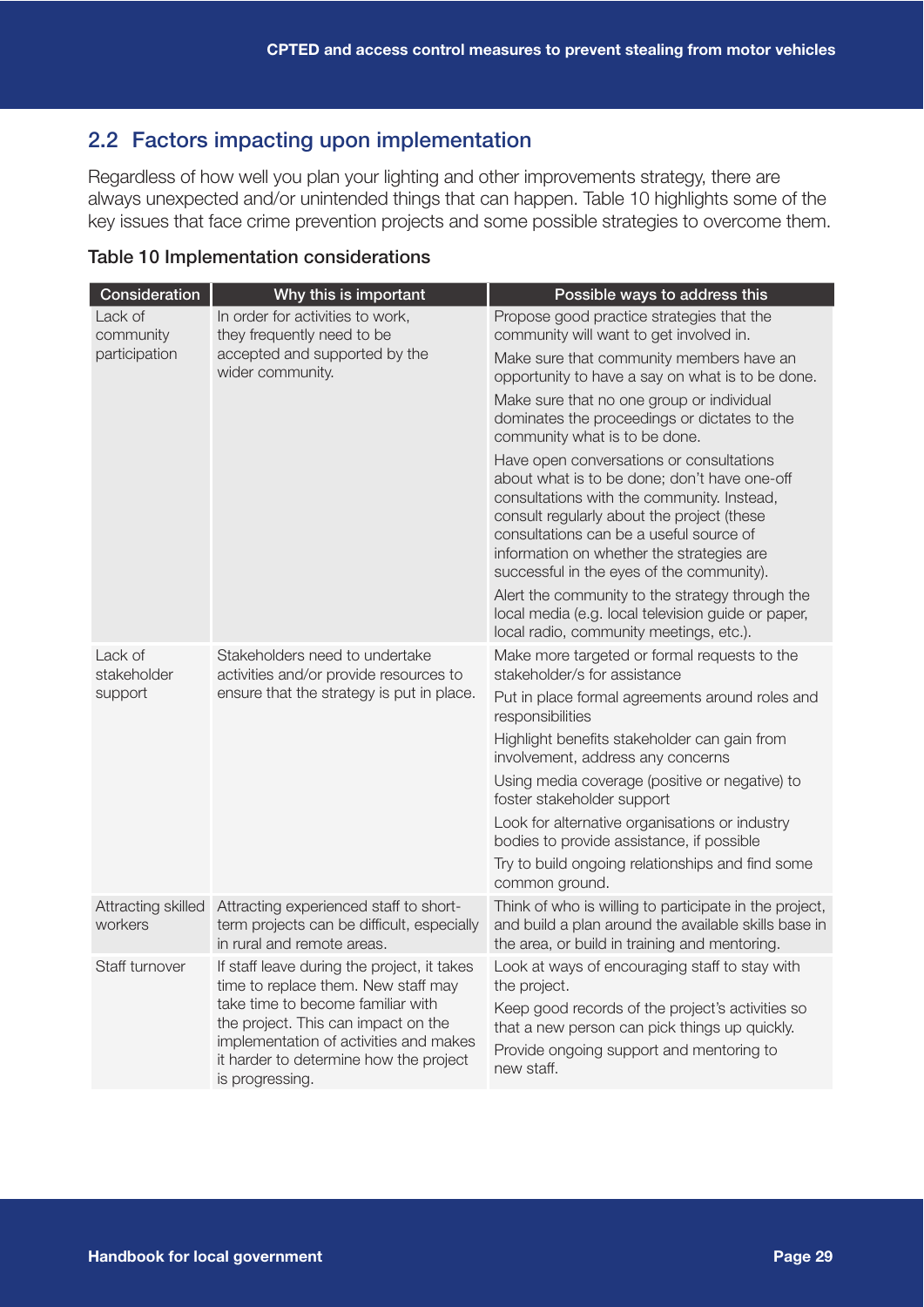| Consideration                                                                 | Why this is important                                                                                                                                                                                                                  | Possible ways to address this                                                                                                                                                                                                                                                                                                                                                                 |
|-------------------------------------------------------------------------------|----------------------------------------------------------------------------------------------------------------------------------------------------------------------------------------------------------------------------------------|-----------------------------------------------------------------------------------------------------------------------------------------------------------------------------------------------------------------------------------------------------------------------------------------------------------------------------------------------------------------------------------------------|
| Managing the<br>budget                                                        | Sometimes parts of the project can<br>cost more than expected.<br>The length of time required to deliver a<br>reduction in stealing from motor vehicle<br>offences may require more money than<br>the budget available to the project. | Always try to include in the budget all the<br>resources likely to be required for the project.<br>Try to identify multiple sources of funding.<br>Have a plan for continuing your project work once<br>external funding has ended.<br>Remember that some of the best project activities<br>are simple and only require limited resources.                                                    |
| Sustainability                                                                | Attracting local or additional funding<br>and support can be difficult, especially<br>if the local area is not wealthy or the<br>project is seen as important to only one<br>part of the community.                                    | Additional local funding is also a great way for the<br>community to take ownership of the strategy.<br>Highlight to key people in the local area how<br>they will benefit from the project, and provide<br>opportunities for them to support the project<br>through financial and in-kind contributions.                                                                                     |
| Unexpected<br>events                                                          | Events such as droughts, economic<br>factors and out of the ordinary<br>happenings can impact on the project.                                                                                                                          | You cannot predict 'unexpected' events.<br>However, you can try to make the impact of these<br>events minimal by making the project plan flexible.<br>Don't let the success of the project hinge on one<br>or two factors.<br>Think of how the project could be altered if there<br>was a change in circumstances.                                                                            |
| Finding you<br>need to change<br>project activities<br>once it has<br>started | It can be difficult to work out in<br>advance just what might be required<br>to achieve your main objective(s).<br>Sometimes projects need to change<br>if you find a planned strategy is not<br>achieving what it was supposed to.    | Keep funding bodies informed about your<br>progress and discuss the need for changes in the<br>project's activities.<br>Continue to consult the community ahead of<br>making any project changes.<br>Review the objective(s) carefully and how the<br>activities were originally linked to the objective.<br>Find out about other crime prevention activities<br>and what they have achieved. |

Source: AIC 2006.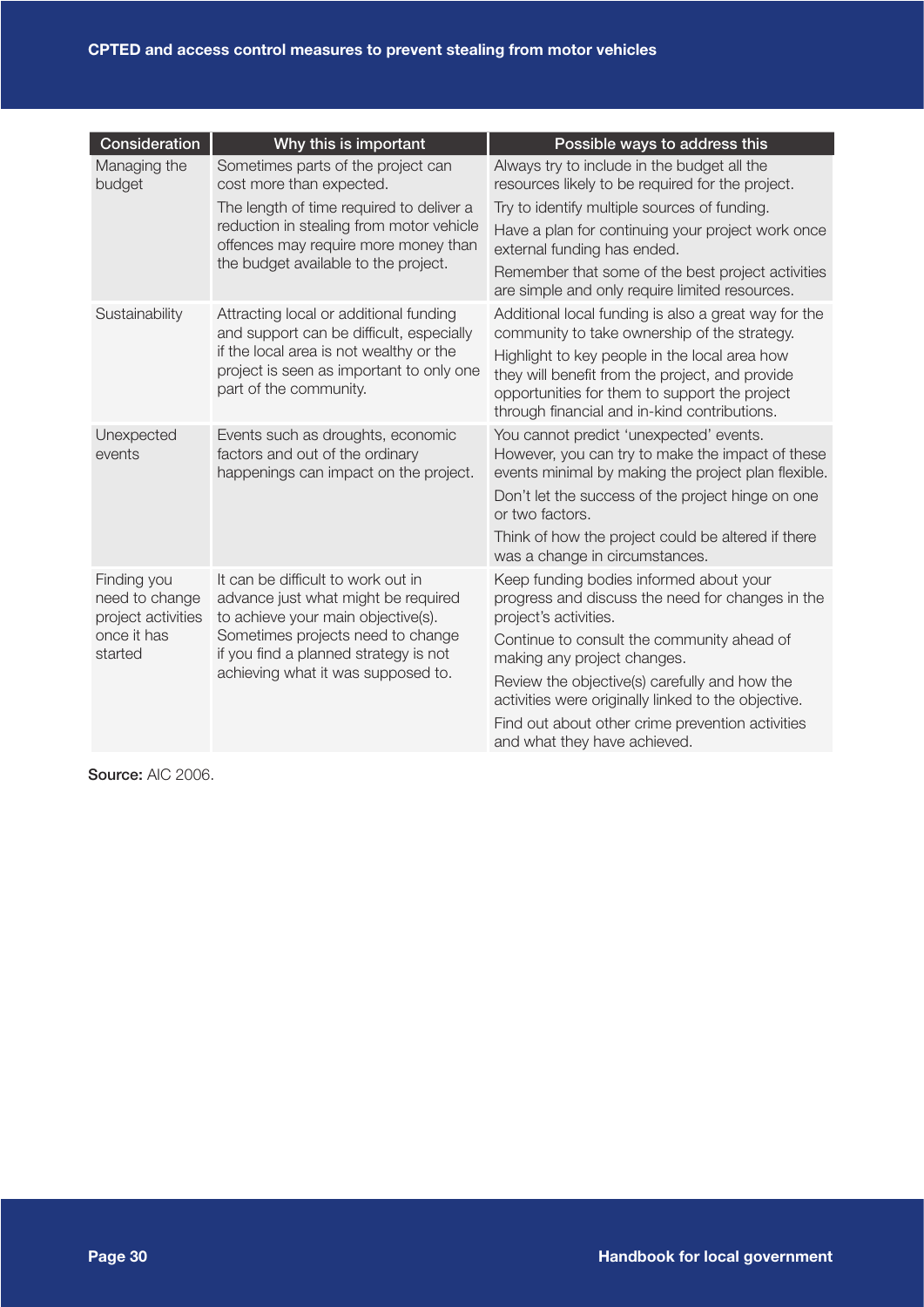## Stage 3: Reviewing your strategy

The purpose of implementing a strategy involving CPTED and access control measures is to reduce the incidence of stealing from motor vehicle offences in your local community, or in a specific car parking area(s). It is important to know whether or not the strategy has had the desired impact. If it has worked, why did it work and what factors made it a success. If it didn't work it is also important to know why and to avoid repeating the mistakes again.

You should consider how to evaluate your project at the start of your project and not just at its completion. Evaluation is important for a number of reasons, including:

- to work out whether the project has achieve the stated objectives;
- for accountability purposes, particularly where a project receives funding from an external source;
- to help you to assess what parts of your strategy are working well and what could be improved;
- to contribute to the evidence base around effective crime prevention and characteristics of effective interventions; and
- to identify and share important lessons with other communities confronted with similar problems, providing guidance on good practice and potential challenges associated with implementing certain interventions.

! The Department of Justice has formal reporting requirements that you are expected to adhere to. This involves the completion of both a six-month progress report and a final evaluation report.

## 3.1 Evaluation questions

The most common forms of evaluation are process and outcome evaluations. Many evaluations involve some combination of the two.

Process evaluations aim to improve understanding of the activities that are delivered as part of a project. It is also focused on the implementation, operation and management of these activities; assessing whether they were (or are being) delivered as planned and in accordance with the design of the program, determining how well they were delivered (i.e. to an acceptable standard and the satisfaction of various parties involved) and identifying any factors that may have impacted upon the delivery of these activities.

Process evaluations can be conducted at some point during, or at the completion of, a strategy and are often used to track progress and to see if anything needs to be changed to make sure you are on track for delivering the strategy as intended. They can be good for reporting on your progress to funding bodies and other stakeholders, and to alter the way you deliver a strategy to adjust to any different circumstances that may have arisen since you started the strategy.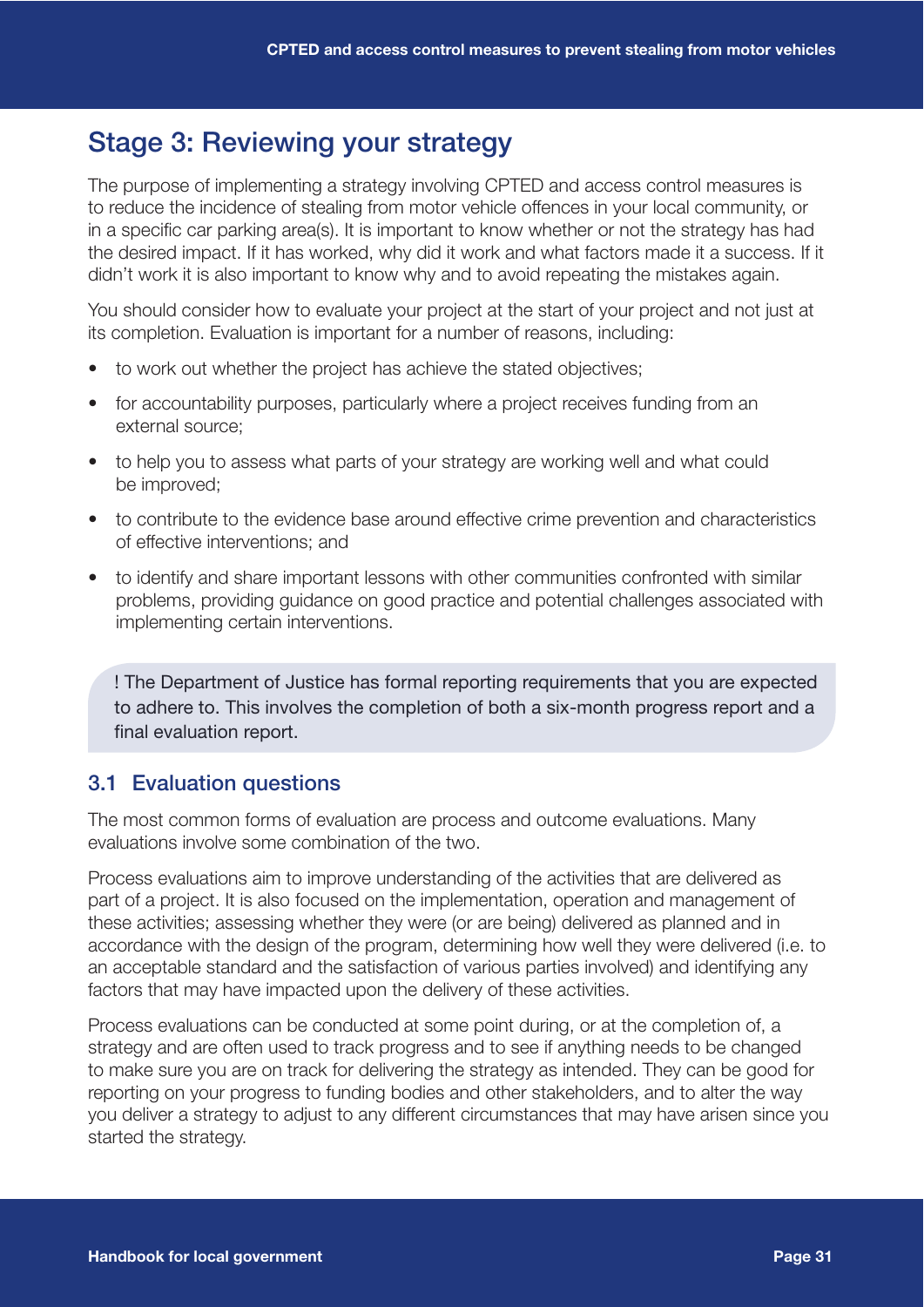Outcome evaluations are concerned with the overall effectiveness of a project, examining whether the stated objectives have been achieved and determining what outcomes (intended or unintended) have been delivered as a result (including the impact of the program on participants, stakeholders and the broader community). This takes place once the project has been completed. This should involve measuring the number of offences in the target area in the period before, during and after your project and, where possible, comparing this with nearby areas with similar characteristics (comparison areas) and surrounding areas (to measure displacement). You should aim to measure the number of offences over as long a period as possible, both before and after the strategy, (ideally up to 12 months or longer) if this is possible within the funding timeframe. This way you will address any seasonal variations.

At a minimum, you should probably aim to answer the following questions about your project:

- What did you actually do as part of the project?
- How does this project activity attempt to prevent or reduce steal from motor vehicle offences in your local area?
- How did you adapt your project to suit the local steal from motor vehicle problem and context?
- How were the actions planned, managed, organised and steered?
- What was the nature and extent of stakeholder (including residents) involvement in all stages of the project?
- What impact did your project have on the level of steal from motor vehicle offences in the target area?
- What worked and how; what didn't work and why not?
- Were there any unintended consequences as a result of the project?
- What factors may have contributed to the change in stealing from motor vehicle offences besides the intervention (e.g. increased legitimate use of the car park, the apprehension of prolific offenders)?
- What could be done differently or improved in the future?
- What were the main lessons learned from the project that could help inform similar initiatives in other areas?

If you can answer most of these questions, it is a good sign that you will have a useful evaluation. During the planning and implementation stages of the strategy you might find it helpful to review these questions to identify whether you think you will be able to answer them.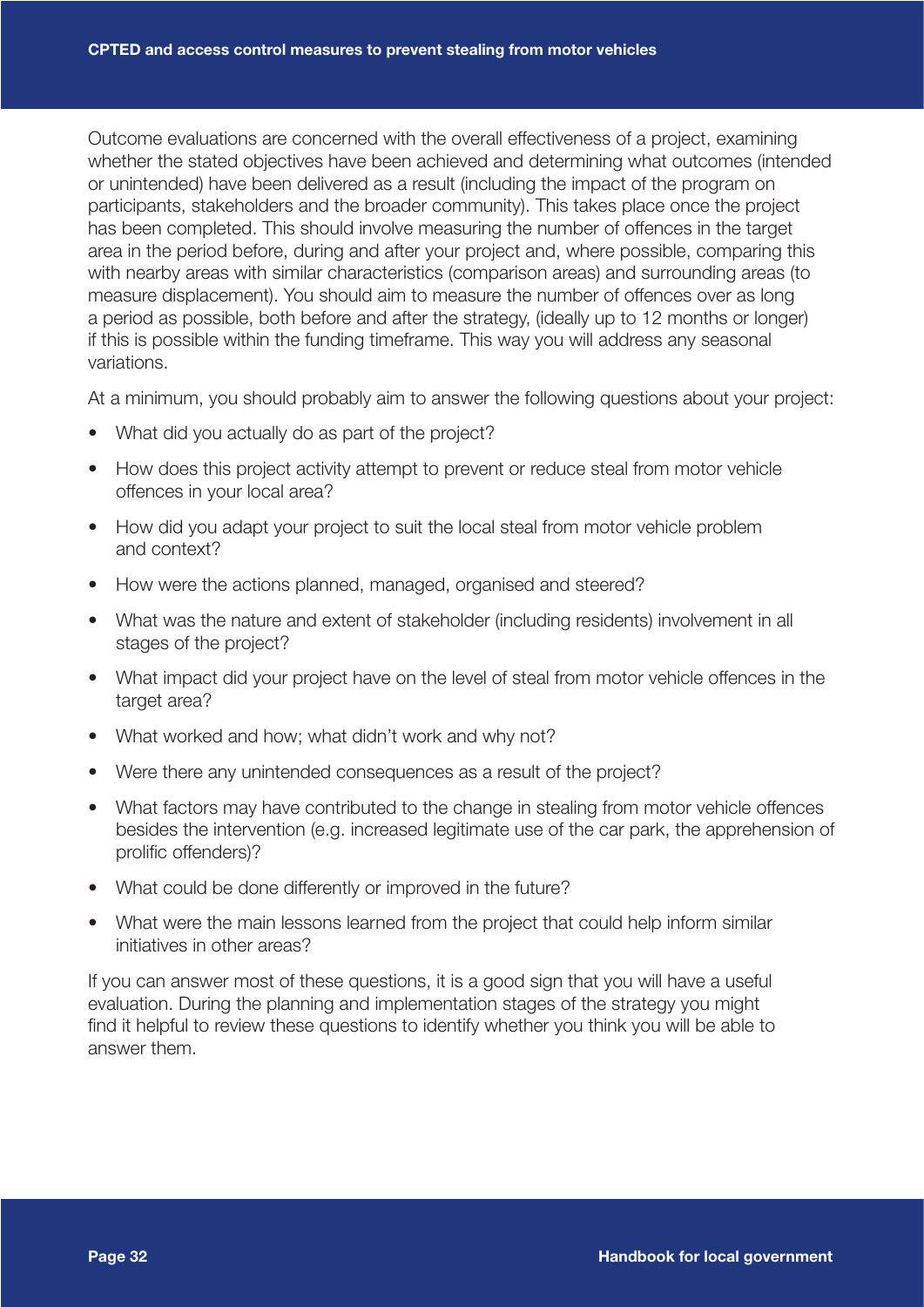## 3.2 Performance indicators

Performance indicators describe what is measured to assess various aspects of an organisation or project's performance. Table 11 highlights some important things to consider when selecting performance indicators for your evaluation.

|  | Table 11 Important considerations in selecting performance indicators |  |  |
|--|-----------------------------------------------------------------------|--|--|
|  |                                                                       |  |  |
|  |                                                                       |  |  |

| Consideration            | Questions to guide your thinking                                                                                                                                                                          |
|--------------------------|-----------------------------------------------------------------------------------------------------------------------------------------------------------------------------------------------------------|
| Available data           | Does the data source exist?                                                                                                                                                                               |
|                          | Will the information need to be obtained through methods such as surveys<br>and consultations?                                                                                                            |
|                          | Is the data retrievable and accessible, and is it expensive to access? Do we have<br>to pay for getting the information?                                                                                  |
|                          | Where does the data come from? (For example, will it come from local<br>government, police, BOCSAR, another government agency such as Housing,<br>business owners or other non-government organisations.) |
|                          | Does the data cover the relevant time periods?                                                                                                                                                            |
|                          | Does the information source link to the performance indicator/measure?                                                                                                                                    |
| Staff resources          | Does your organisation have the relevant access to expertise (either internally or<br>from a project partner) to be able to collect, analyse and interpret the data?                                      |
| Relevance to the project | Is there a logical link between the indicator chosen and the input, activity,<br>output or outcome it is supposed to measure? Or is it just measuring for the<br>sake of measuring?                       |

#### 3.3 Sources of information

You should have been thinking about the data that will be required for the evaluation when you were identifying performance indicators. Potential sources of data include (but are not limited to) the following:

- Police-recorded crime data for stealing from motor vehicle offences in the target area for the period prior to the project, during the project and after the project is completed. This data can be compared with adjacent areas to assess whether there has been any displacement or diffusion of benefits. The data can also be compared with other areas that share similar characteristics to the location in which the project was implemented to assess whether any changes in stealing from motor vehicle offences can be attributed to the project. You can also compare the data with overall trends for the rest of the local government area or statewide. Make sure you look at crime data over a sufficient period of time to take into account any pre-existing crime trends or seasonal factors. Ideally you should look at crime trends for 12 months or longer prior to the strategy and after the strategy, but you will need to fit into funding timeframes.
- Car park management and security personnel may also keep records of the number of calls for assistance and reported incidents of stealing from motor vehicle.
- A survey of the community and/or car park users could be administered prior to and at the end of the project to measure rates of self-reported victimisation, perceptions of safety, concern about stealing from motor vehicle offences, the use of parking areas, awareness of the project and satisfaction with the services delivered as part of the project.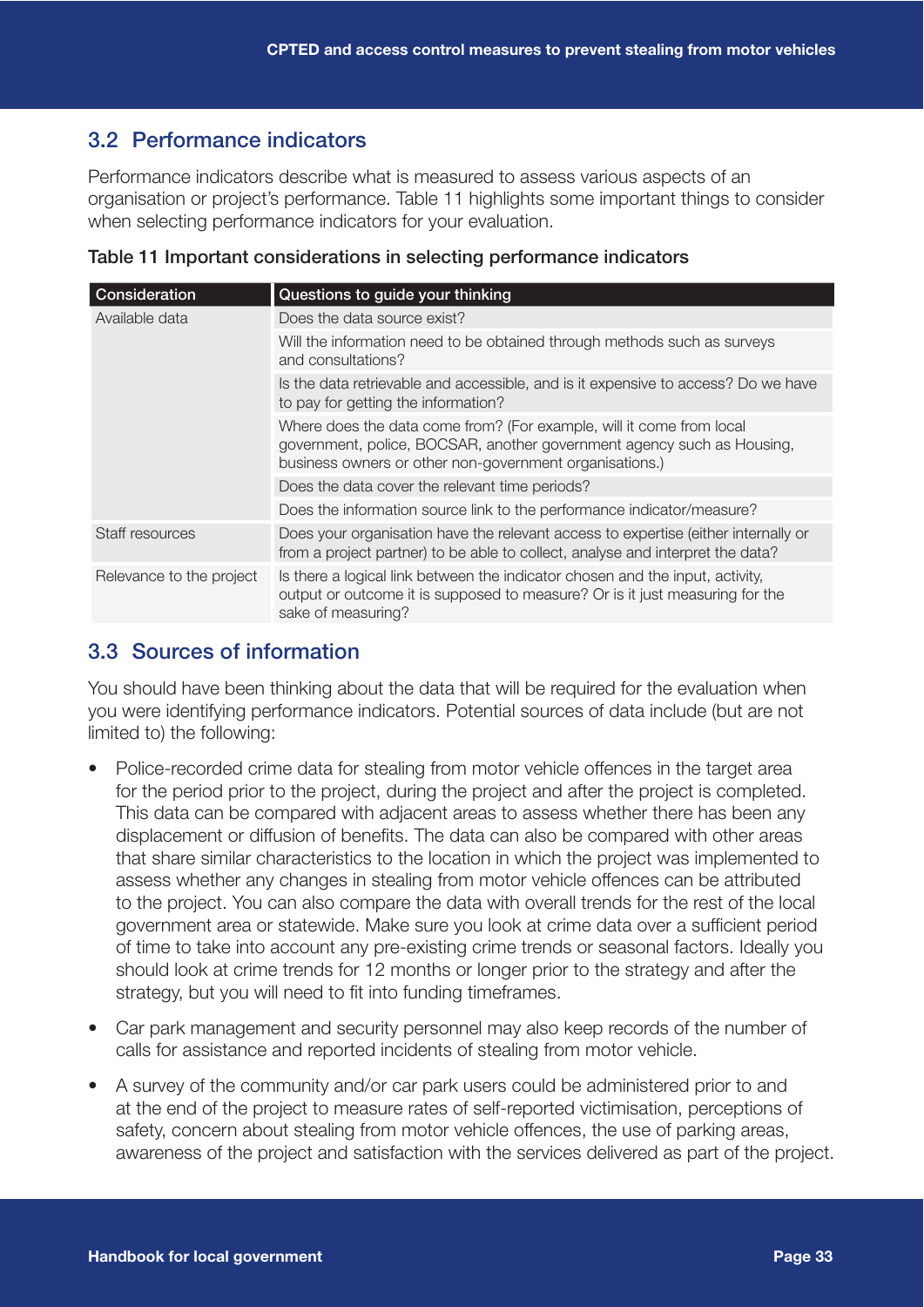As with recorded crime data, this could be administered in a second location not targeted by the project.

- A review of administrative data collected over the course of the project relating to the various activities that were delivered, such as the type, number and location of installed access control measures, the number of parking areas which received CPTED and access control measures, the number of assessments of CPTED and access control measures conducted and who conducted them, and the number of information leaflets distributed to parking facility users and local residents advising them of the CPTED and access control measures.
- In-depth interviews with residents who have been involved in the project in some way can be used to gauge their satisfaction with the services delivered as part of the project and views regarding the effectiveness of the project in reducing stealing from motor vehicle offences.
- In-depth interviews (or, if numbers permit, a survey) with key stakeholders involved in the management and/or delivery of the project to seek their views regarding the project and its effectiveness in reducing stealing from motor vehicle offences and their satisfaction with the services that were delivered.

An example of one approach to evaluating a strategy that involved CPTED and access control measures is provided in Box 3.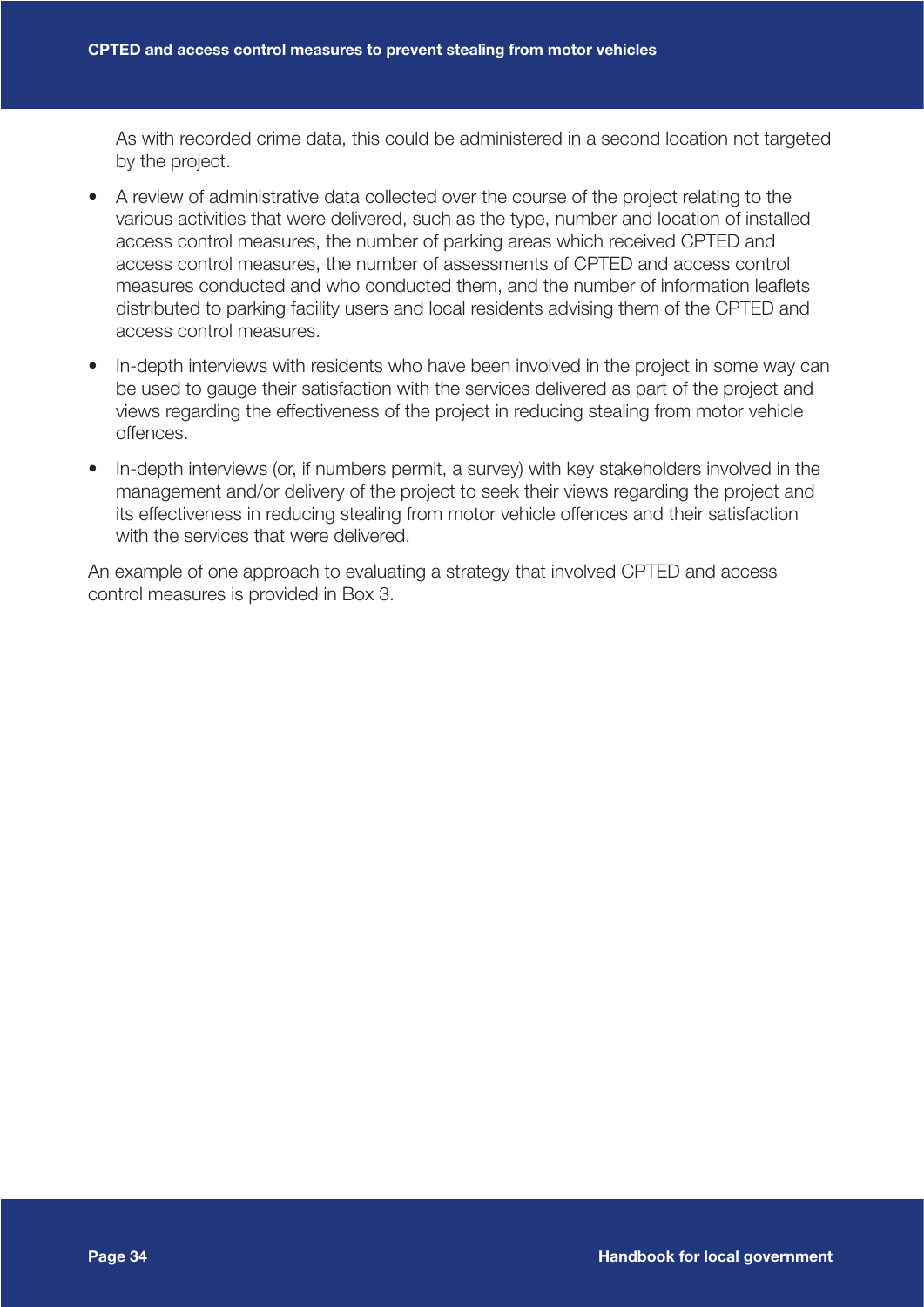#### *Box 3: The evaluation of Ohio State University parking garages*

This strategy was implemented at Ohio State University (OSU) in response to crime statistics that indicated that campus parking garages were attracting high rates of crime (including theft from cars). The strategy involved improved lighting, CPTED improvements and access control. The evaluation relied primarily on an analysis of police recorded crime data for parking garages targeted as part of the project and those that were not subject to the intervention. A survey of parking garage users was also used to help inform the project design.

A survey using questions similar to those used by Tseng, Duane and Hadipriono (2004) could be administered to car park users to determine their perceptions of safety and crime in the area targeted by the strategy. This could be administered pre- and post-intervention, or could be conducted retrospectively. Respondents could be asked to respond to the following statements:

- I feel safe walking to and from my car in this parking area
- I think it is possible for offenders to hide in this parking area
- This parking area is well lit
- (Specify area within parking area) is well lit
- I avoid parking in certain places in this parking area because they are poorly lit
- I try to avoid using this car parking area because of concerns about crime
- I feel safe using the stairs in this parking area
- This parking area is safer than most
- I feel that theft from cars is a problem in this parking area
- I feel that my car may be vandalised or broken into while parked in this area.

Responses to these questions can be answered using a five point scale ranging from strongly disagree to strongly agree. The same survey could also be used to determine the rate of self-reported victimisation among car park users.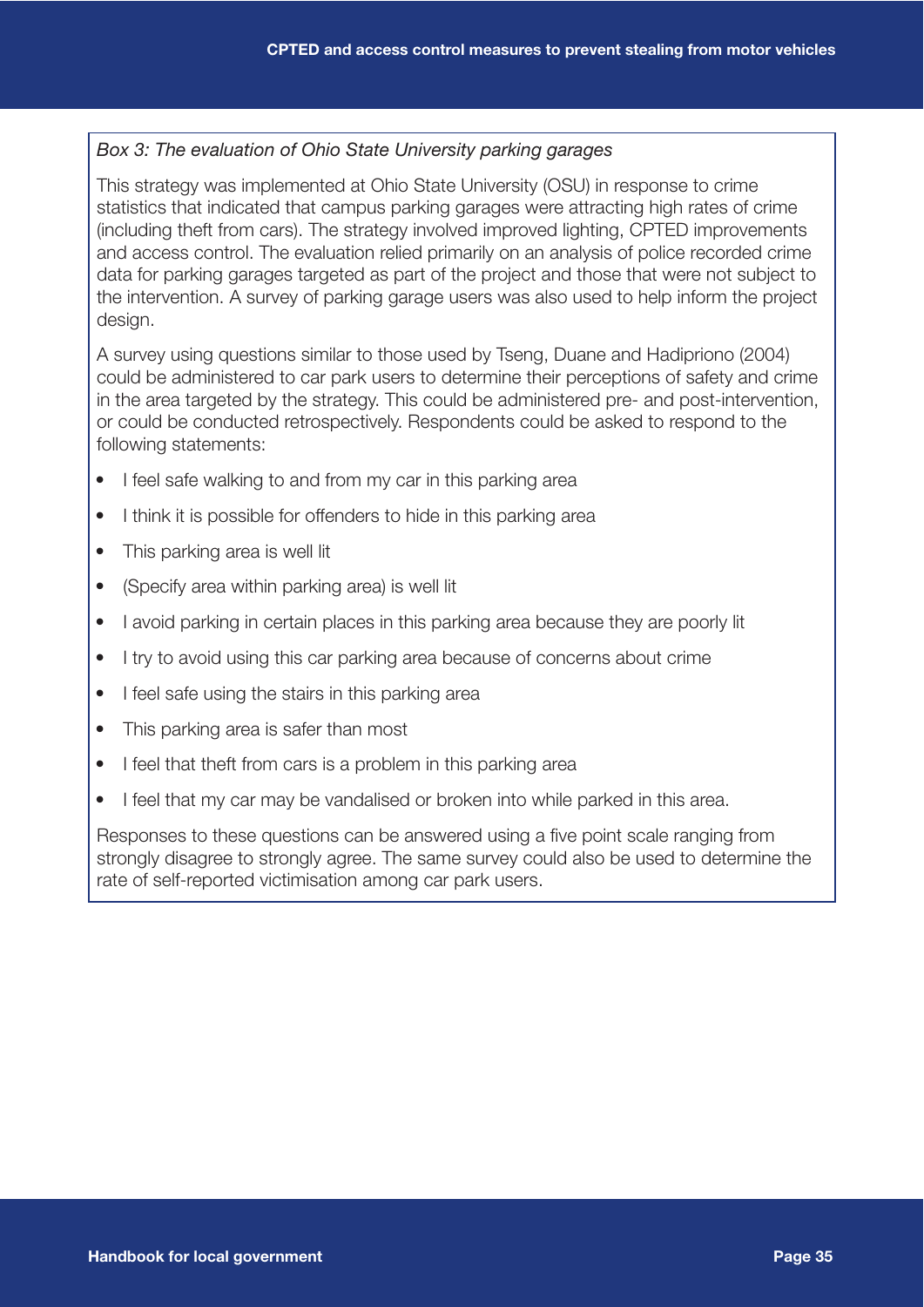#### 3.4 Bringing it all together in an evaluation framework

Once you have identified your key evaluation questions, performance indicators and data collection methods, it is possible to develop a framework that can help guide your evaluation. An evaluation framework outlines the key evaluation questions, performance indicators and sources of data, and links them together in a structured way. It forms the basis for your evaluation. A template (with some examples) is provided in Table 12.

#### 3.5 Reporting on key findings

What and how you report depends on whether you are preparing a brief report on the progress of the project or whether it is a final evaluation report. Having a well conducted and written evaluation will help you to demonstrate the impact of what you have been doing, enables you to share your lessons from the project with other practitioners and adds to the evidence base.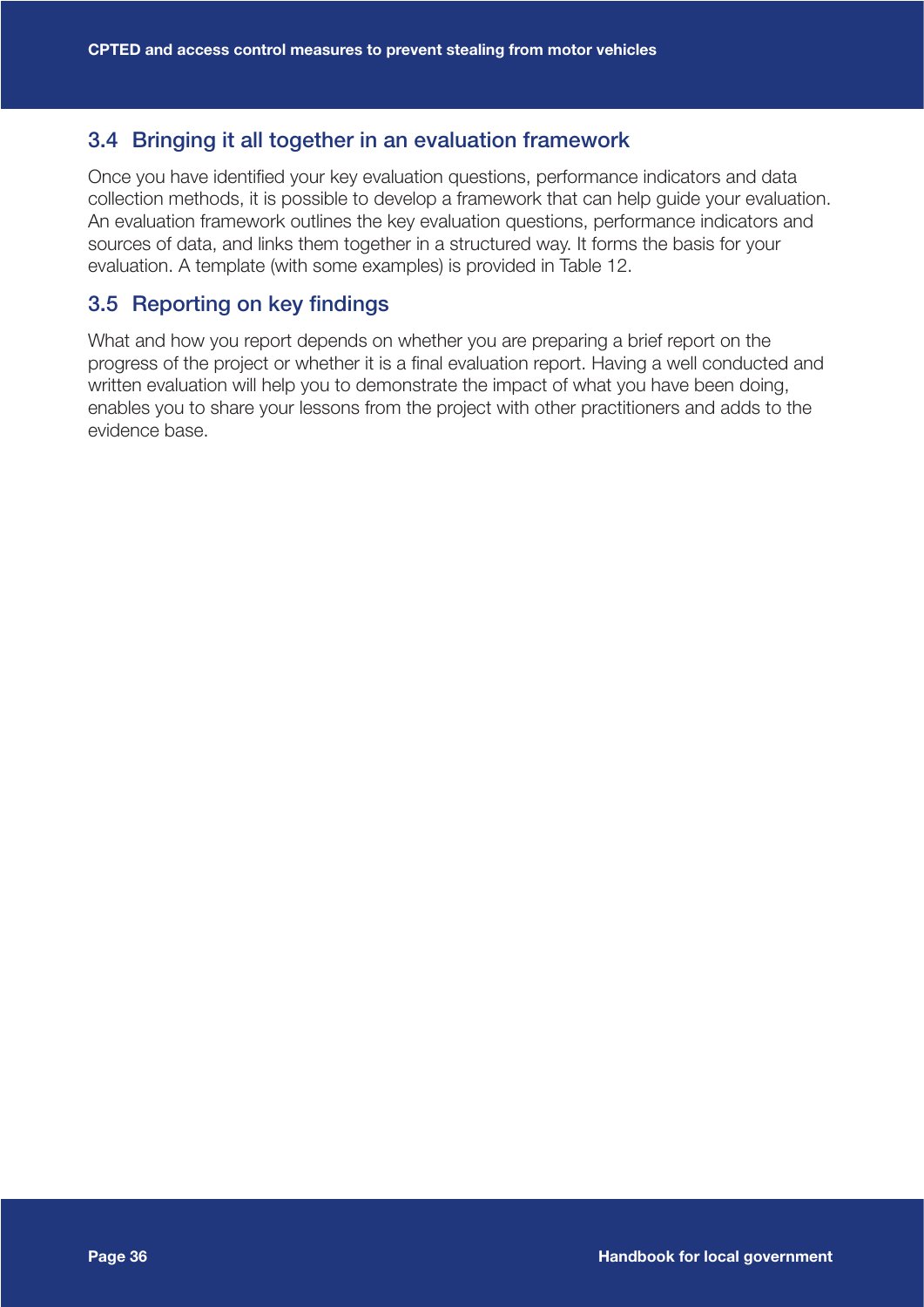| Evaluation question                                                                                                                              | Performance indicators                                                                                                       | Likely data source                                                                  | collection, availability or timing<br>Comments regarding data                                                                                                                                                                              |
|--------------------------------------------------------------------------------------------------------------------------------------------------|------------------------------------------------------------------------------------------------------------------------------|-------------------------------------------------------------------------------------|--------------------------------------------------------------------------------------------------------------------------------------------------------------------------------------------------------------------------------------------|
| Was the project implemented as<br>intended?                                                                                                      |                                                                                                                              |                                                                                     |                                                                                                                                                                                                                                            |
| visibility and access) improved in the<br>contributing to the problem (e.g.<br>Were the environmental factors<br>target car parking areas?       | Improvement in level of visibility,<br>etc.<br>accessibility,                                                                | Security assessments/audits in the<br>target areas before and after the<br>strategy | Requires follow-up assessments/<br>audits be undertaken                                                                                                                                                                                    |
| Did the project achieve its<br>intended outcomes?                                                                                                |                                                                                                                              |                                                                                     |                                                                                                                                                                                                                                            |
| motor vehicle offences decrease<br>Did the number of stealing from<br>within the target area?                                                    | reported a stealing from motor<br>vehicle offence to police in the<br>Number of car park users that<br>months<br>previous 12 | Recorded crime data from BOCSAR<br>or NSW Police                                    | periods before and after the strategy<br>surrounding areas (as opposed to<br>You will need to be able to obtain<br>area targeted by the project and<br>wider local government area) for<br>reliable data for the specific<br>s implemented |
| project perceive that it contributed<br>to a reduction in steal from motor<br>management and delivery of the<br>Did stakeholders involved in the | Number/proportion of stakeholders<br>satisfied with project outcomes<br>involved in the project who are                      | Interviews with stakeholders involved<br>in the project                             | Interviews should be held toward the<br>be implemented and have an impact<br>end of the project to give it time to                                                                                                                         |